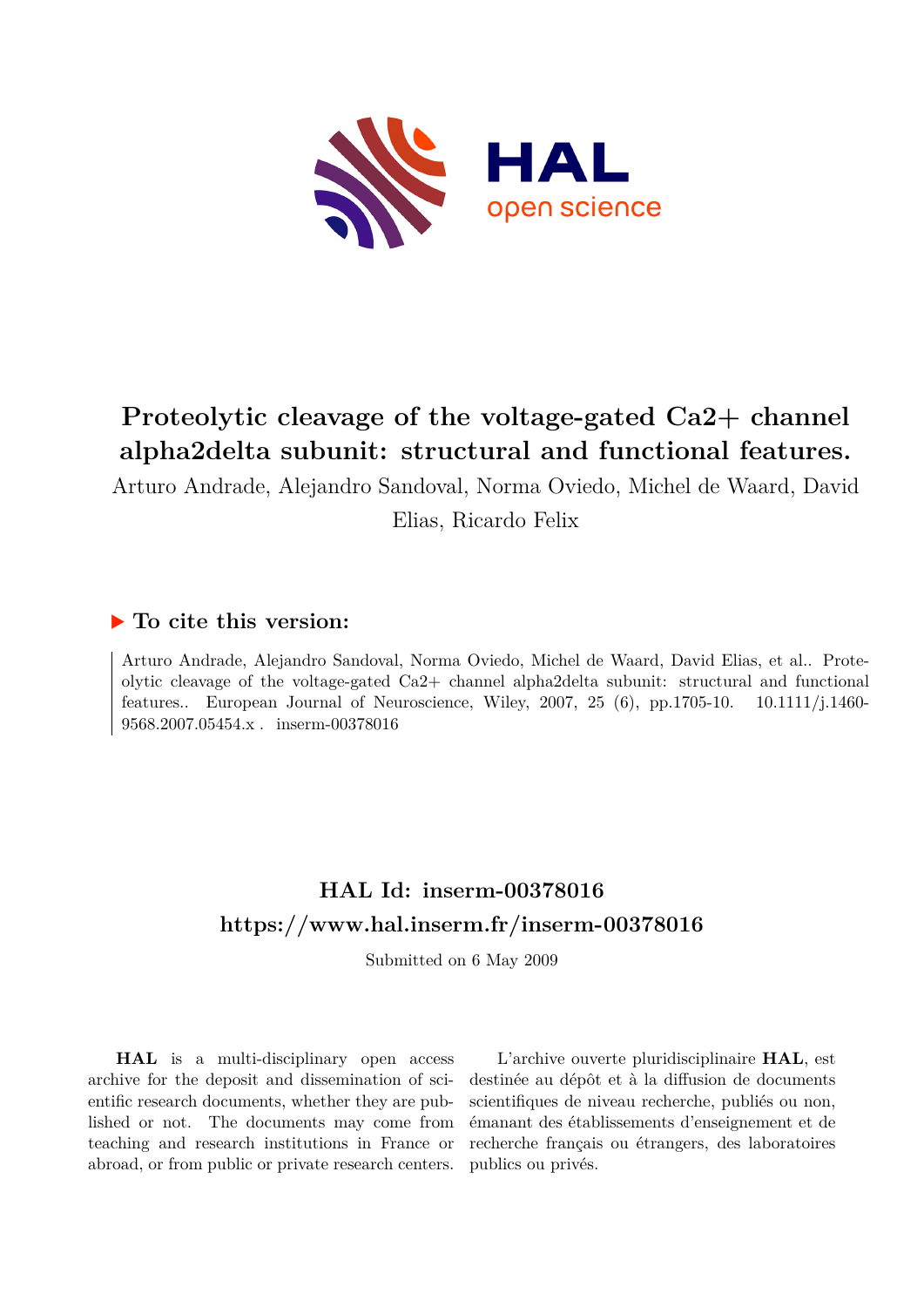## Proteolytic cleavage of the voltage-gated  $\mathrm{Ca}^{2+}$  channel  $\alpha_2\delta$  subunit: structural and functional features

### Arturo Andrade<sup>1</sup>, Alejandro Sandoval<sup>1,2</sup>, Norma Oviedo<sup>1,3</sup>, Michel De Waard<sup>4</sup>, David Elias<sup>5</sup> and Ricardo Felix<sup>6</sup>

<sup>1</sup>Department of Physiology, Biophysics and Neuroscience; Cinvestav, Mexico City, Mexico.  $^{2}$ School of Medicine FES Iztacala, UNAM, Mexico.  $^{3}$ Department of Molecular Biology and Biotechnology; Biomedical Research Institute, UNAM, Mexico. <sup>4</sup>INSERM U607/CEA, DRDC, Grenoble, France. <sup>5</sup>Bioelectronics Section; Cinvestav. <sup>6</sup>Department of Cell Biology; Cinvestav.

Correspondence: Dr. Ricardo Felix Departamento de Biología Celular Cinvestav-IPN Avenida IPN 2508 Colonia Zacatenco México D.F., CP 07300 Telephone: (5255) 50 61 39 88 Fax: (5255) 50 61 33 93 E-mail:  $refelix@fisio.cinvestav.mx$ 

Total number of: pages 18; figures 4; tables 1

Key words:  $Ca^{2+}$  channels,  $\alpha_2\delta$  subunit, proteolysis, HEK-293 cells, patch clamp.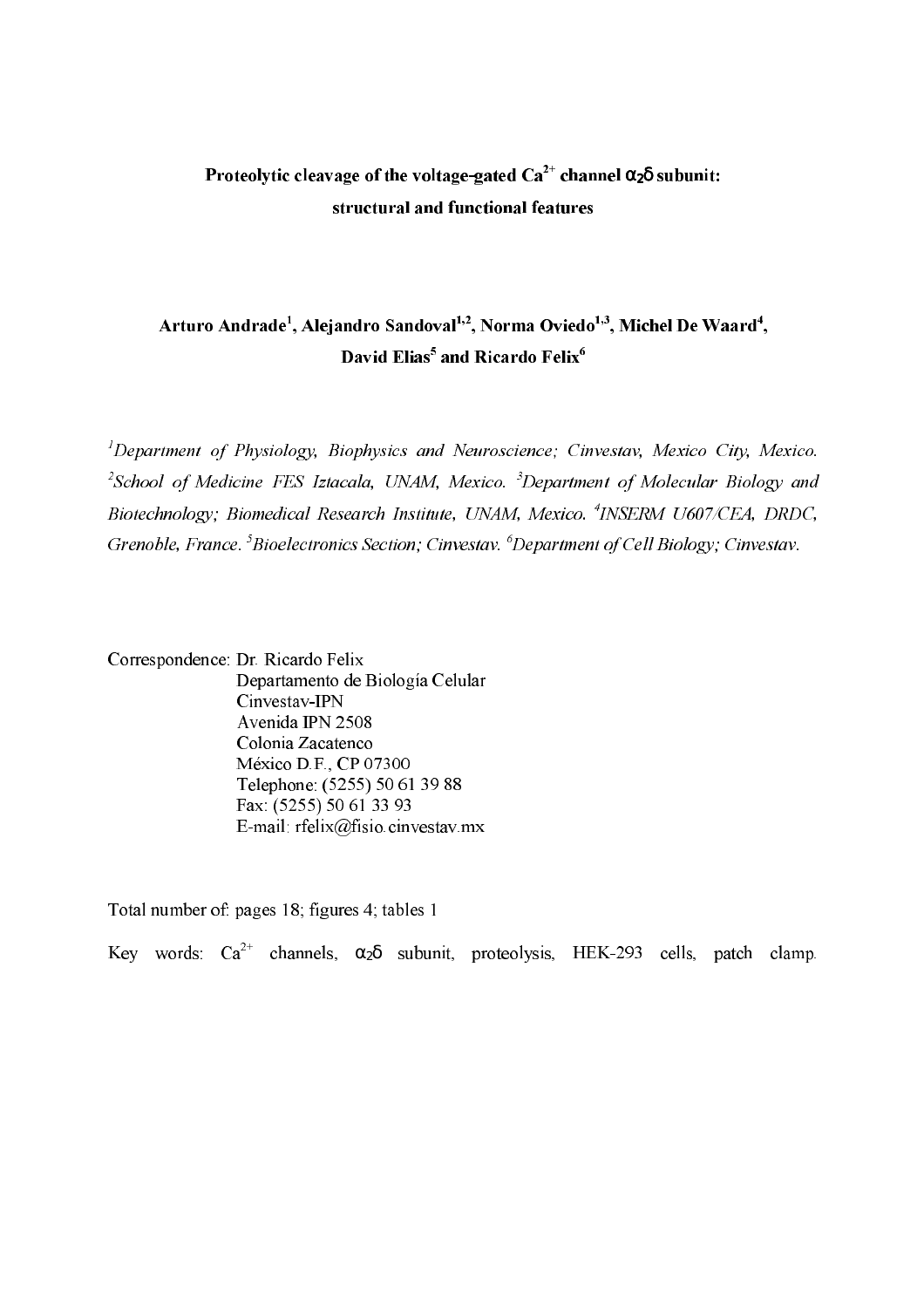#### Abstract

By mediating depolarization-induced  $Ca^{2+}$  influx high voltage-activated (HVA)  $Ca^{2+}$  channels control a variety of cellular events. These heteromultimeric proteins are composed of an ion conducting  $(\alpha_1)$  and three auxiliary  $(\alpha_2\delta, \beta$  and  $\gamma$ ) subunits. The  $\alpha_2\delta$  subunit enhances the trafficking of the channel complex to the cell surface and increases channel open probability. To exert these effects,  $\alpha_2\delta$  must undergo important post-translational modifications including a proteolytic cleavage that separates the extracellular  $\alpha_2$  from its transmembrane  $\delta$  domain. After this proteolysis both domains remain linked by disulfide bonds. In spite of its central role in determining the final conformation of the fully mature  $\alpha_2\delta$ , almost nothing is known about the physiological implications of this structural modification. In the current report, by using site directed mutagenesis, the proteolytic site of  $\alpha_2\delta$  was mapped to amino acid residues Arg-941 and Val-946. Substitution of these residues renders the protein insensitive to proteolytic cleavage as evidenced by the lack of molecular weight shift upon treatment with a disulfide reducing agent. Interestingly, these mutations significantly decreased whole-cell patch clamp currents without affecting the voltage-dependence or kinetics of the channels, suggesting a reduction in the number of channels targeted to the plasma membrane.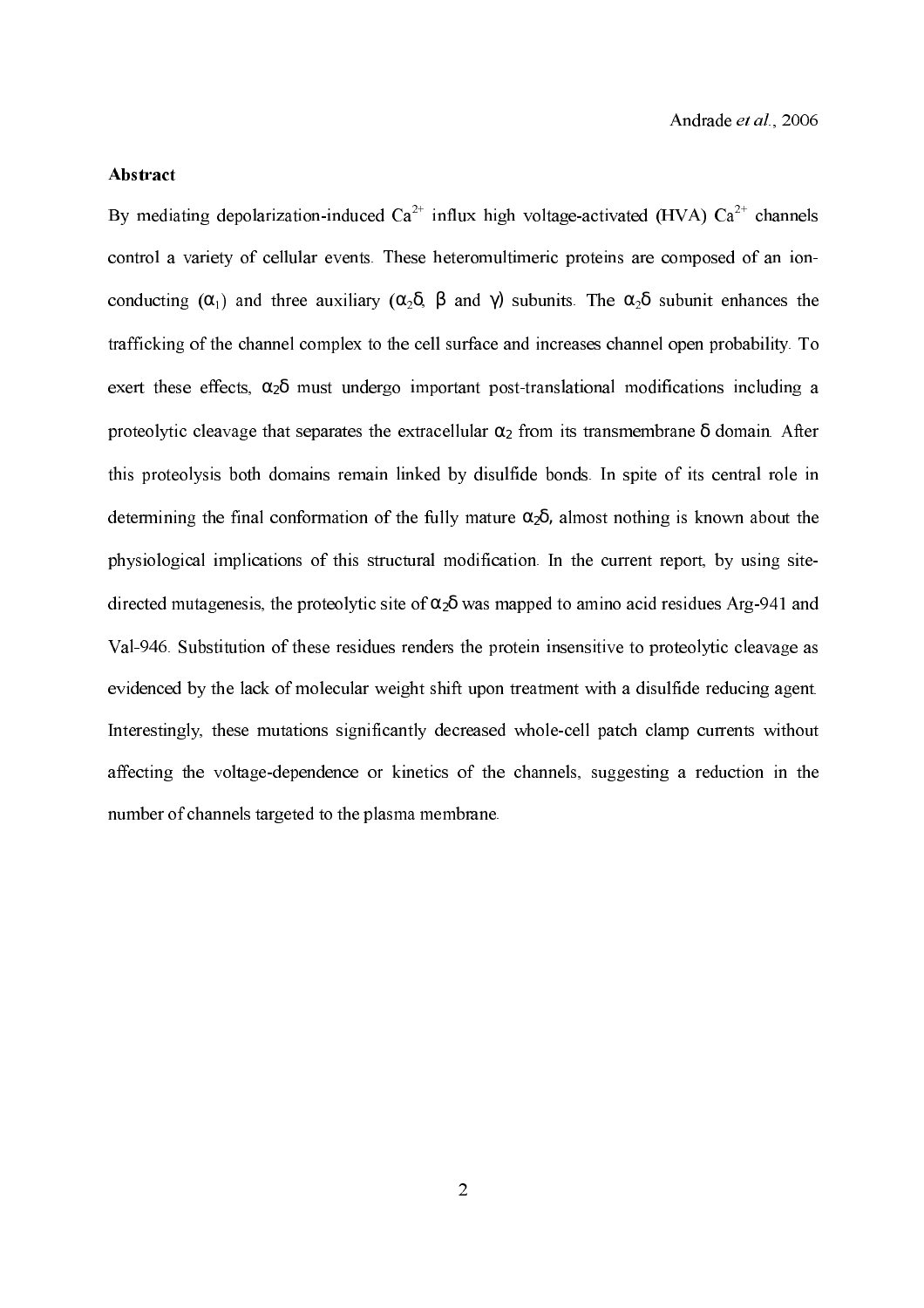#### Introduction

 $Ca^{2+}$  entry through voltage-activated  $Ca^{2+}$  (Ca<sub>v</sub>) channels contributes to many physiological processes in the nervous system, including neurotransmitter release, neuronal excitability and plasticity, gene expression, neurite outgrowth, synaptogenesis and neuronal survival and differentiation.  $C_{av}$  channels have been subdivided according to their electrophysiological properties into: i) low voltage-activated (LVA or T-type) channels, and ii) high-voltage activated (HVA) channels, a class that includes the L-, N-,  $P/Q$ -, and R-types (Catterall *et al.*, 2005; Lacinova, 2005). Molecular studies indicate that  $Ca<sub>V</sub>$  channels of the HVA class are oligomeric complexes consisting of an ion-conducting  $\alpha_1$  subunit and auxiliary  $\alpha_2\delta$ ,  $\beta$  and  $\gamma$  subunits (Felix, 2005; Lacinova, 2005). The auxiliary subunits modulate the trafficking and the biophysical properties of the  $\alpha_1$  subunit (Arikkath and Campbell, 2003; Lacinova, 2005).

The  $\alpha_2\delta$  subunit is a transmembrane protein complex that is encoded by a single gene. Since the identification of the first  $\alpha_2\delta$  subunit (Ellis *et al.*, 1988), four genetically distinct  $\alpha_2\delta$ subunits have been described (Klugbauer et al., 1999; Qin et al., 2002). Each one of these proteins is differentially expressed in various tissues, including skeletal muscle, heart and brain. At the protein level, all four  $\alpha_2\delta$  subunits show conserved glycosylation sites, cysteine residues and predicted hydrophobicity profiles (Arikkath and Campbell, 2003; Klugbauer et al., 2003). It has been shown that heterologous expression of each of these  $\alpha_2\delta$  subunits induces an enhancement in the ionic current produced by the  $\alpha_1$  subunit expression, associated with an increase in the number of ligand binding sites for the channel (Felix, 1999; Arikkath and Campbell, 2003; Klugbauer *et al.*, 2003). These data indicate that  $\alpha_2\delta$  produces an increase in cell surface expression of Ca<sup>2+</sup> channels. Likewise, functional studies have revealed that the  $\alpha_2\delta$ subunits cause increases in current amplitude, faster activation and inactivation kinetics and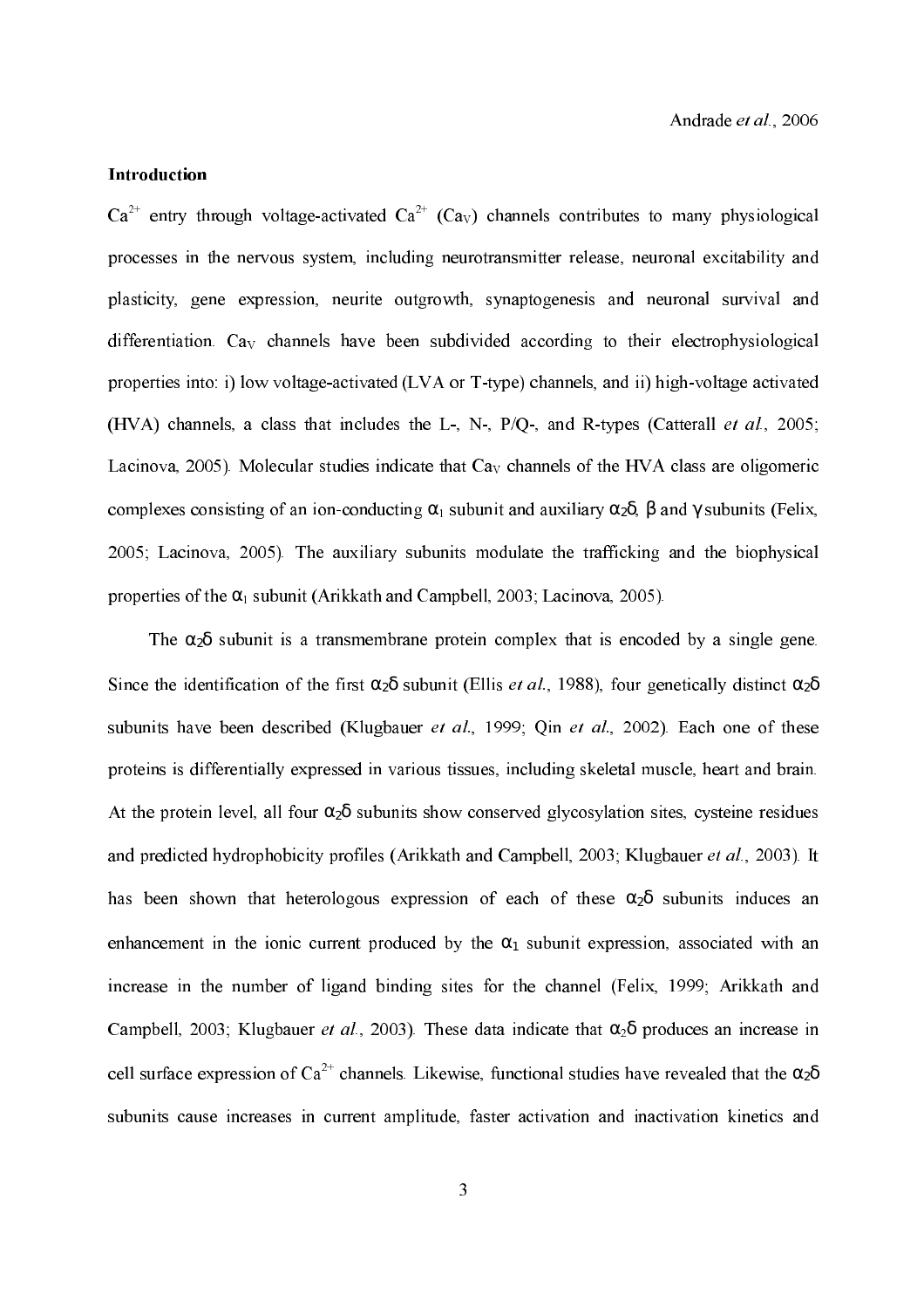hyperpolarizing shifts in the voltage dependence of the expressed currents (Singer et al., 1991; Welling et al., 1993; Shistik et al., 1995; Gurnett et al., 1996; Bangalore et al., 1996; Felix et al., 1997; Jones et al., 1998; Qin et al., 1998; Shirokov et al., 1998; Klugbauer et al., 1999; Hobom et al., 2000; Sandoval et al., 2004; Yasuda et al., 2004; Canti et al., 2005; Obermair et al., 2005).

Molecular studies have established that the  $\alpha_2$  domain of the protein is extensively glycosylated, a posttranslational modification that is essential in maintaining the stability of the interaction with the  $\alpha_1$  subunit (Gurnett *et al.*, 1996; 1997). It is also a major determinant in the ability of the protein to stimulate current amplitude (Gurnett *et al.*, 1996; Sandoval *et al.*, 2004). Likewise, it has been documented that the  $\alpha_2\delta$  subunit is translated as a precursor polypeptide that is post-translationally cleaved (De Jongh et al., 1990; Jay et al., 1991). The  $\delta$  domain, which contains a single transmembrane segment, maintains the  $\alpha_2$  domain close to the plasma membrane. Despite proteolytic cleavage, the linkage of both domains is maintained by disulfide bridges formed between cysteine residues found in both proteins (Felix, 1999; Klugbauer et al., 2003; Lacinova, 2005). The mechanisms that underlie the proteolytic cleavage and the disulfide linkage still remain unclear.

In the present report, we used site-directed mutagenesis and heterologous expression in HEK-293 cells to localize the putative site of proteolysis within  $\alpha_2\delta$ , and examine the impact of the proteolytic processing of this auxiliary subunit on the functional activity of neuronal recombinant  $\text{Ca}_{\text{V}}$  channels.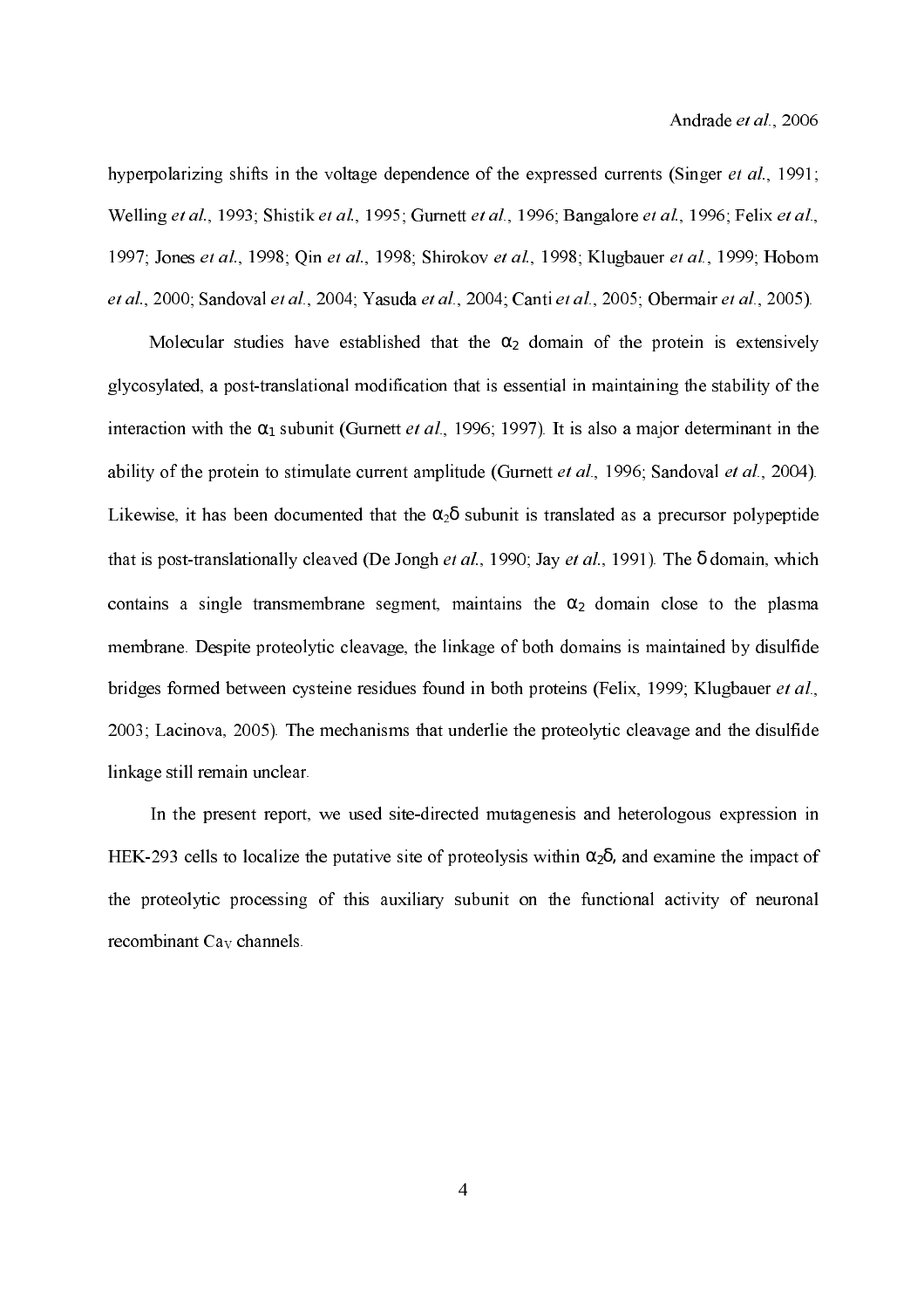#### Materials and methods

Site-directed mutagenesis. Amino acids 941 and 946 were substituted by site directed mutagenesis of the corresponding cDNA to prevent proteolytic cleavage of the  $\alpha_2\delta$ -1b subunit. To this end, we used the recombinant bicistronic expression plasmid PIRES/ $\alpha_2\delta$  (Sandoval *et al.*, 2004), which carried the entire protein-coding region for the rat brain  $\alpha_2\delta$ -1b Ca<sup>2+</sup> channel auxiliary subunit (GenBank accession number M86621) and for the green fluorescent protein (GFP) coupled by an internal ribosomal entry site (IRES) sequence. The point mutations were introduced with  $\sim$ 40-mer synthetic oligonucleotides using the Quik-Change XL-mutagenesis kit (Stratagene, La Jolla, CA, USA). Initially, a single amino acid mutation changing a glutamic acid to a glutamine residue (E944Q) was created. Next, a quadruple mutation (P4) was done on the single cDNA mutant E944Q and lastly, a sextuple mutation (P6) was obtained on the P4 cDNA mutant by using suitable mutagenic primers (Fig. 1A). cDNAs of all three mutant channel subunits were sequenced on an automated sequencer (ABIPrism310, Perkin-Elmer Applied Biosystems, Foster City, CA, USA).

Cell culture and recombinant Ca<sub>V</sub> channel expression. Human embryonic kidney (HEK-293) cells were maintained in DMEM-high glucose supplemented with  $10\%$  equine serum,  $1\%$  Lglutamine, 110 mg/l sodium pyruvate and antibiotics, at  $37^{\circ}$ C in a  $5\%$  CO<sub>2</sub>-95% air humidified atmosphere. Gene transfer was performed using Lipofectamine Plus reagent (Invitrogen, Carlsbad, CA, USA). Briefly, for a 35 mm Petri dish of HEK-293 cells, 2 µg of the plasmid cDNA encoding the rabbit brain N-type  $Ca^{2+}$  channel  $Ca_V2.2$  pore-forming subunit (D14157; Fujita *et al.*, 1993) in combination with 2 μg cDNA of the rat brain  $\beta_3$  (M88751; Castellano *et al.*, 1993) and 2 µg cDNA coding the wild-type rat brain  $\alpha_2\delta$ -1 or its mutants, were premixed with 6  $\mu$ l of Lipofectamine in 100  $\mu$ l serum-free medium according to the manufacturer's instructions.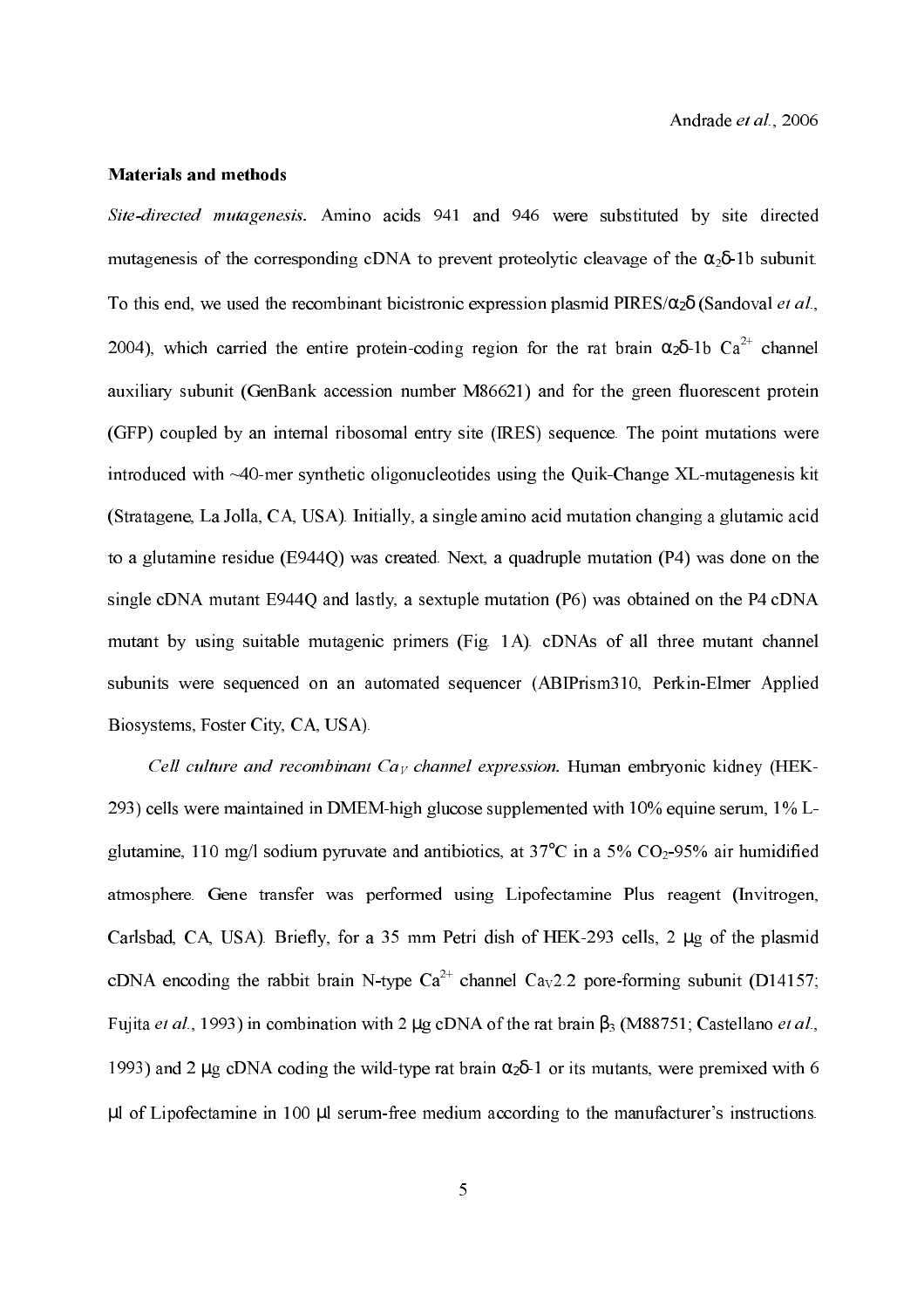The solution was then added to the dish and cells grown at  $37^{\circ}$ C for 24 h, when medium was changed. Cells were then harvested at 48 h.

SDS-PAGE and Western blotting. Microsomes from transfected HEK-293 cells were prepared as previously described (Felix et al., 1997; Gurnett et al., 1997). Samples were subjected to gel electrophoresis under denaturing conditions. All samples were heated at 95°C for 5 min, and 100 µg of protein/slot were loaded on 5% polyacrylamide gels. For Western blot analysis, proteins were transferred onto nitrocellulosemembranes, and blots were developed as described (Felix *et al.*, 1997; Gurnett *et al.*, 1997) with specific  $Ca_V\alpha_2$  polyclonal primary antibodies (Rabbit 136; Gurnett et al., 1996) used in a 1:4000 dilution. The secondary antibody was a goat anti-rabbit IgG horseradish peroxidase (Zymed Invitrogen, Carlsbad, CA, USA) used at a dilution of 1:6000. The specific protein bands were detected using the enhanced chemiluminescence (ECL) detection kit (Amersham Biosciences, Piscataway, NJ, USA) according to the manufacturer's instructions.

Electrophysiological recording. Ionic currents from HEK-293 cells were recorded using the whole-cell configuration of the patch-clamp technique (Hamill  $et$   $al$ , 1981) 48 h after transfection. Ba<sup>2+</sup> was used as the charge carrier. The extracellular solution contained (in mM): 10 BaCl, 125 TEACl, 10 HEPES and 10 glucose (pH 7.3). The intracellular solution contained (in mM): 110 CsCl, 5  $MgCl_2$ , 10 EGTA, 10 HEPES, 4 Na-ATP and 0.1 GTP (pH 7.3). Recordings were made with an Axopatch 200B amplifier (Molecular Devices, Sunnyvale, CA, USA) and acquired on-line using a Digidata 1320A interface with pClamp8 software (Molecular Devices). The offset potential between the pipette and bath solutions was zeroed prior to seal formation.Capacitive transients were canceled with the amplifier. Series resistance values were typically 2-10 M $\Omega$ , and no records were used in which the voltage error (as defined by  $V_{\rm er} = I_{\rm max}$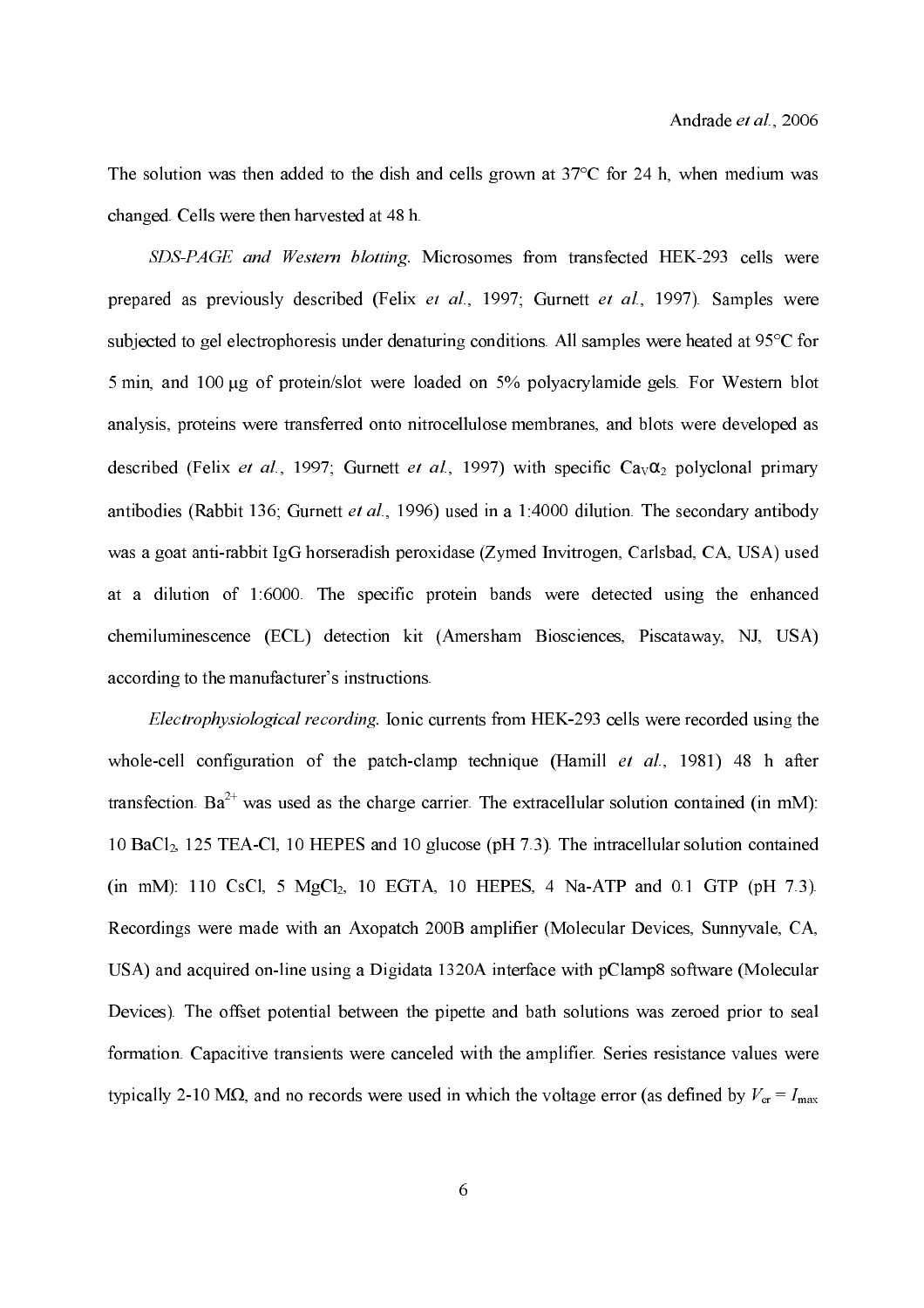$\times$  R<sub>a</sub>) was greater than 5 mV. Currents were obtained from a holding potential (HP) of -80 mV applying test pulses every 20 s. Leak and residual capacitance currents were subtracted on-line by a P/4 protocol. Current signals were filtered at 2 kHz (internal 4 pole Bessel filter) and digitized at 5.71 kHz. Membrane capacitance  $(C_m)$  was determined as described previously (Avila *et al.*, 2004) and used to normalize currents. Curve fitting and statistical analysis were carried out using the SigmaPlot 8.0 software package (SPSS Inc., Chicago, IL, USA). The significance of observed differences was evaluated by nonpaired Student's  $t$  test.  $P<0.05$  was considered to be significant.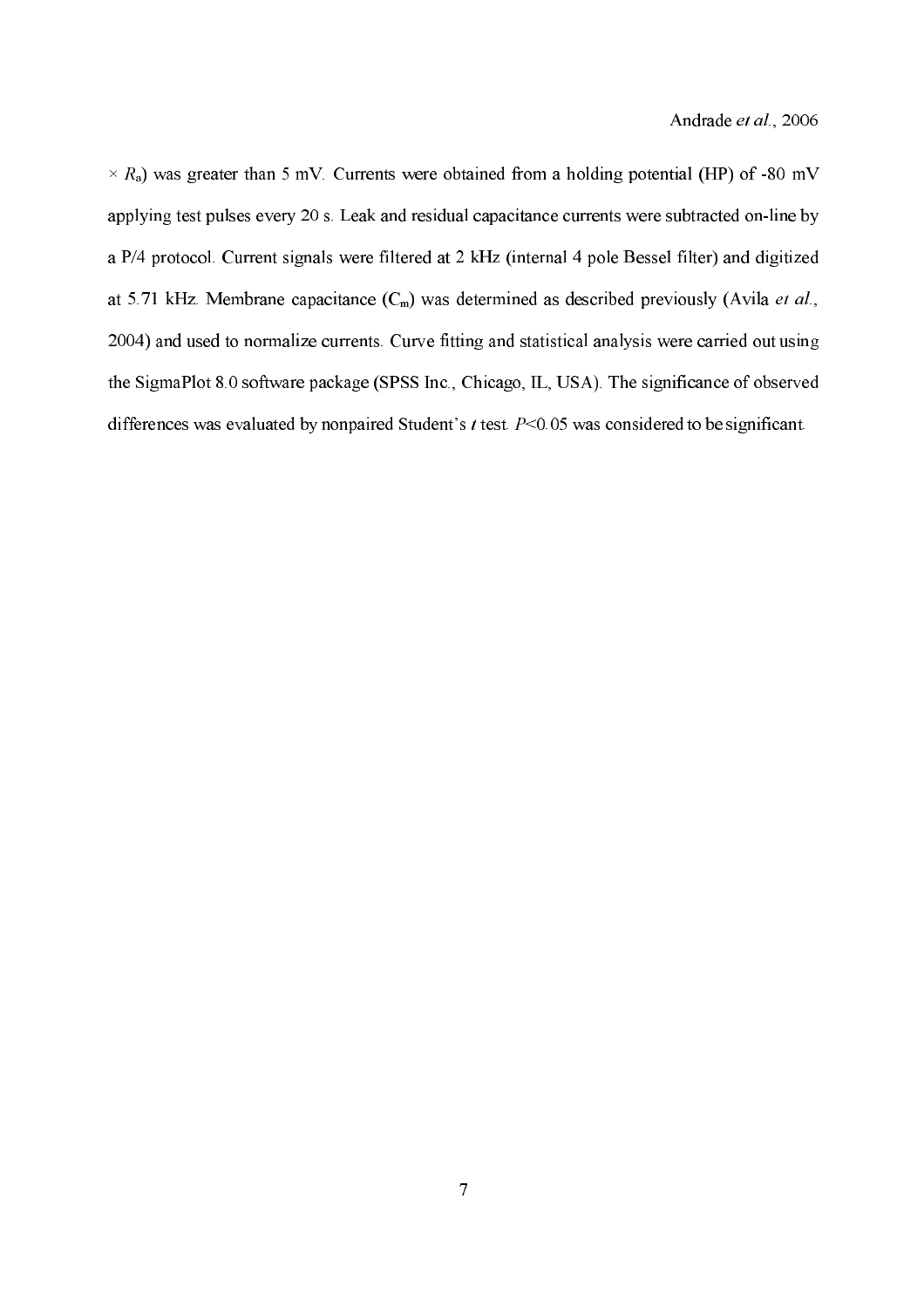#### **Results**

Before investigating the functional relevance of the proteolytic cleavage of the  $\alpha_2\delta$  auxiliary subunit on neuronal recombinant  $C_{\rm av}$  channel activity, it was necessary to delimit the putative proteolytic site within the protein. Initial N-terminal sequencing studies on the rabbit skeletal muscle Ca<sub>V</sub> channel  $\delta$  subunit suggested that cleavage of the  $\alpha_2\delta$ -1 precursor occurs between residues Glu-934 and Ala-935 (De Jongh  $et$   $al$ , 1990). Sequence alignment of this deduced proteolytic site with the rat brain  $\alpha_2\delta$ -1b retrieved from the GenBank corroborated the presence of these residues at positions 944 and 945, respectively. Given that many deduced sites of proteolysis are of 6 amino acid residues length, and the cleavage site occurs after the fourth amino acid we speculated that the proteolytic site of the rat brain  $\alpha_2\delta$ -1b used in this study might be positioned between Arg-941 and Val-946 (Fig. 1A).

To test whether this site is indeed post-translationally modified and whether such a modification entails any functional consequence, we produced one single and two multiple mutants of the rat brain  $\alpha_2\delta$ -1b (Fig. 1A; see Material and Methods for details). All cDNA constructs were sequenced to confirm the desired mutations. The wild-type  $\alpha_2\delta$  and its mutated versions were then expressed in HEK-293 cells and analyzed by immunoblotting. This analysis showed that under non-reducing conditions the wild-type protein and the  $\alpha_2\delta$  subunits harboring the single (E944Q) and the quadruple (P4) mutations migrate as high molecular mass proteins of about 150 kDa. Upon reduction, the majority of these proteins migrated as products of the predicted size for the  $\alpha_2$  peptide (~130 kDa). This result suggested that the wild-type and the mutant proteins E944Q and P4 were proteolytically cleaved into separate  $\alpha_2$  and  $\delta$  peptides (Fig. 1B). Expression of the protein that had all six amino acids of the putative proteolitic site mutated (P6) also resulted in the presence of a high molecular mass species  $(\sim] 50$  kDa) under non-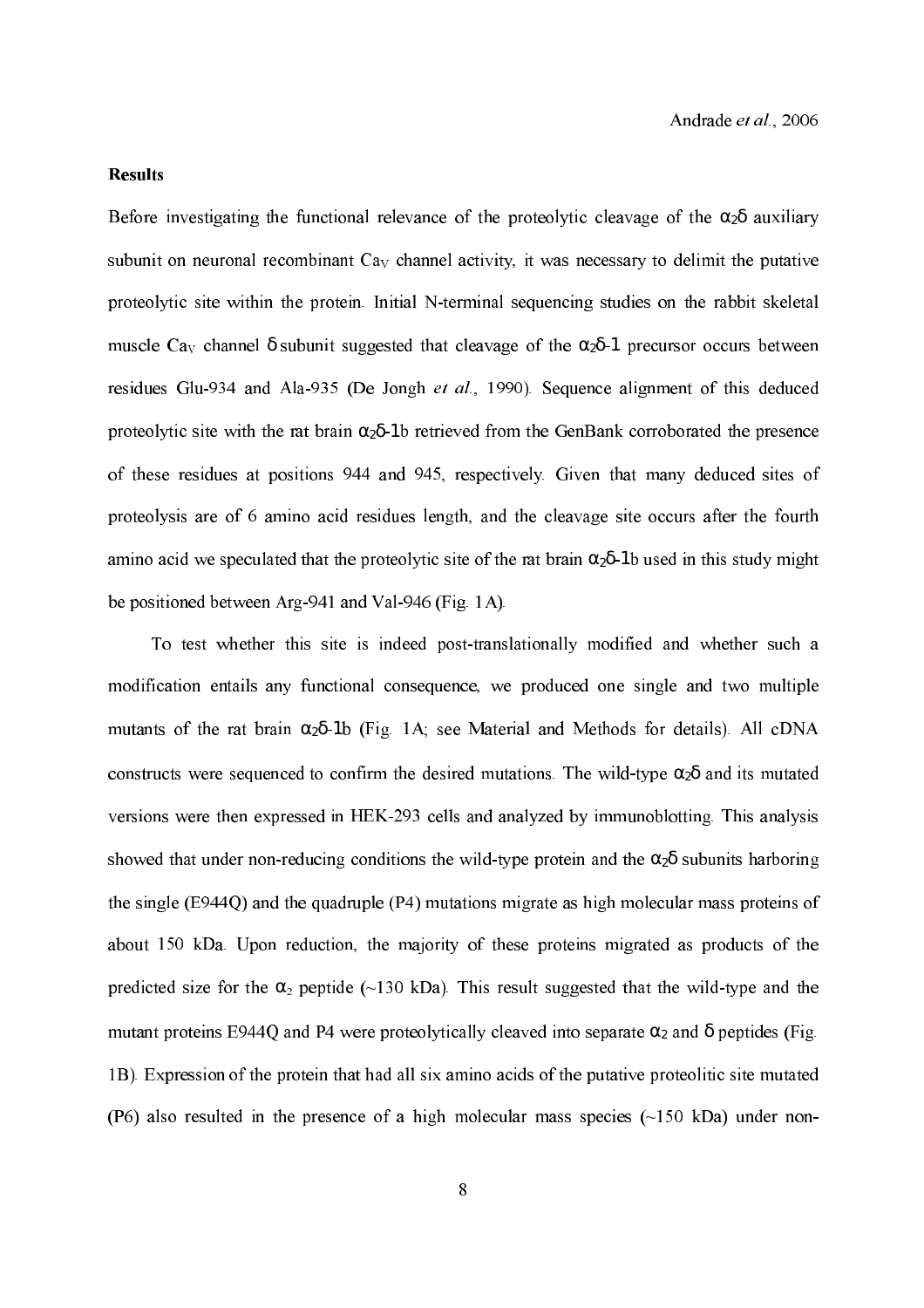reducing conditions which was expected. However upon reduction, the size of this high molecular weight band remained unchanged, indicating that the P6 protein is not susceptible to proteolysis (Fig. 1B).

In order to evaluate the functional role of the proteolytical processing of the  $\alpha_2\delta$  subunit, the patch clamp technique was used to study macroscopic  $Ba^{2+}$  currents  $(I_{Ba})$  through recombinant Ca<sub>v</sub> channels (Ca<sub>v</sub>2.2/β<sub>3</sub>) in HEK-293 cells transiently expressing the wild-type  $\alpha_2\delta$ and its mutants. As can be seen in Fig. 1C, the amplitude of the  $Ba^{2+}$  currents ( $I_{Ba}$ ) through Ca<sub>v</sub>2.2/ $\beta_3$  channels, was enhanced by co-expression of the wild-type  $\alpha_2\delta$ -1 subunit, as previously reported (Sandoval et al., 2004; Yasuda et al., 2004). Interestingly, recordings performed in cells transfected with the single (E944Q) and the quadruple (P4) mutations, indicated that the stimulatory effect of the auxiliary subunit was preserved. In contrast, replacement of all six residues in the proteolytic site of the protein significantly decreased whole-cell patch clamp currents (Fig. 1C).

To facilitate comparisons from cells of different size, peak  $I_{Ba}$  amplitude was normalized to membrane capacitance  $(C_m)$  and expressed as  $I_{Ba}$  density (in picoamperes per picofarad). The effects of the wild-type  $\alpha_2\delta$  and its mutant variants E944Q, P4 and P6 on peak  $I_{Ba}$  density (determined for a test pulse to +10 mV) are summarized in Figure 2A. When compared with the wild-type, E944Q or P4 expressing cells,  $I_{Ba}$  density in HEK-293 cells transfected with the P6 mutant construct was significantly reduced  $($ >52%).

Figure 2B compares mean  $\pm$  SEM current density-voltage (*I-V*) relationships from HEK-293 cells expressing the wild-type  $\alpha_2\delta$  protein and the E944Q, P4 and P6 mutants. As expected, the E944Q and P4 constructs were not different than wild-type  $\alpha_2\delta$ -1 for effects on  $I_{Ba}$  density. In contrast, mean peak  $I_{Ba}$  density in cells expressing the  $\alpha_2\delta$ -1 P6 mutant was severely depressed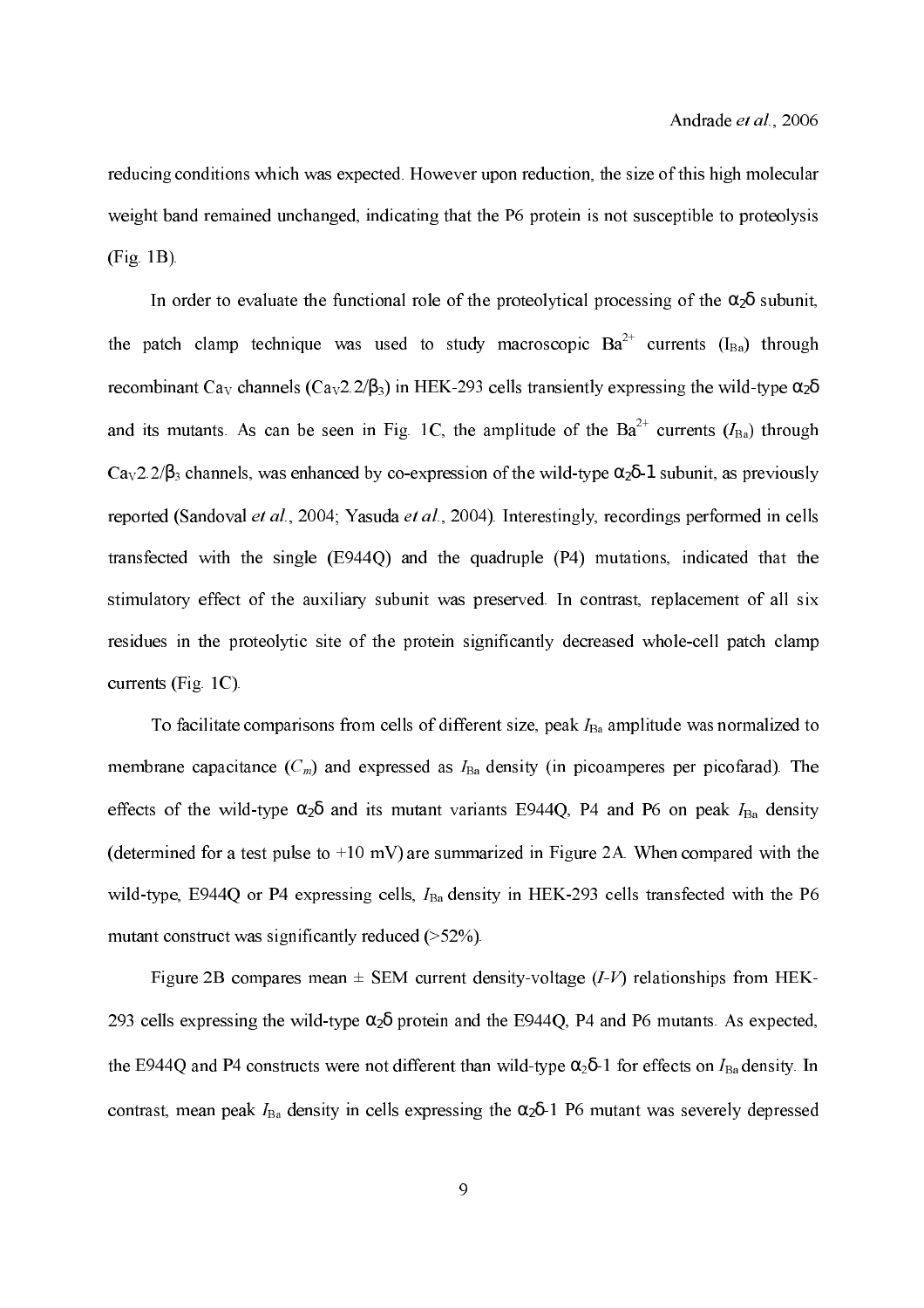across the entire voltage range investigated. In line with this, the macroscopic conductance  $(G_{\text{max}})$ for the P6  $\alpha_2\delta$ -1 mutant subunit, determined from the I-V relationships, was significantly decreased by ~70% compared with the  $Ca<sub>v</sub>2.2/\beta_3/\alpha_2\delta$ -1 combination. In contrast, a small but no significant inhibition on  $G_{\text{max}}$  was observed by co-expression of the E944Q or P4 mutant subunits (Fig. 3A; Table 1). The  $G_{\text{max}}$  value for the P6 mutant containing channels was comparable to the  $G_{\text{max}}$  value obtained in cells transfected with  $Ca<sub>v</sub>2.2/B<sub>3</sub>$  in the absence of the  $\alpha_2\delta$ -1 subunit (Table 1), suggesting a role for the proteolytic cleavage of  $\alpha_2\delta$ -1 in surface expression of HVA Ca<sup>2+</sup> channels.

 It is well established, that alterations in the maximal conductance in the absence of kinetic changes of the macroscopic currents may depend on variations in the number of functional channels. Therefore, we next investigated whether the effects of the P6 mutation involved alterations in the kinetic properties of the currents recorded. Normalized currents obtained from cells expressing the wild-type  $\alpha_2\delta$  and its mutants showed that the temporal course of the current traces was similar, suggesting that the activation and inactivation rate of the channels were not altered. The channel activation rate was quantitatively compared by fitting current traces to an exponential equation (Sandoval et al., 2004). Accordingly, neither the time to peak nor the time constant for the activation of the current  $(\tau_{\text{act}})$  were significantly modified (Fig. 3B). Likewise, we generated complete voltage-dependent inactivation curves for the recombinant  $Ca<sub>V</sub>$  channels expressed. The parameters describing the inactivation curves were similar to the corresponding values obtained from cells expressing the wild-type  $\alpha_2\delta$ -1 (Fig. 4A; Table 1). Lastly, the time constant for the inactivation of the current  $(\tau_{\text{inact}})$ , obtained by fitting the decaying phase of the currents with an exponential function, and the percentage of current remaining after 140 ms activating pulses were practically indistinguishable between cells expressing the wild-type  $\alpha_2\delta$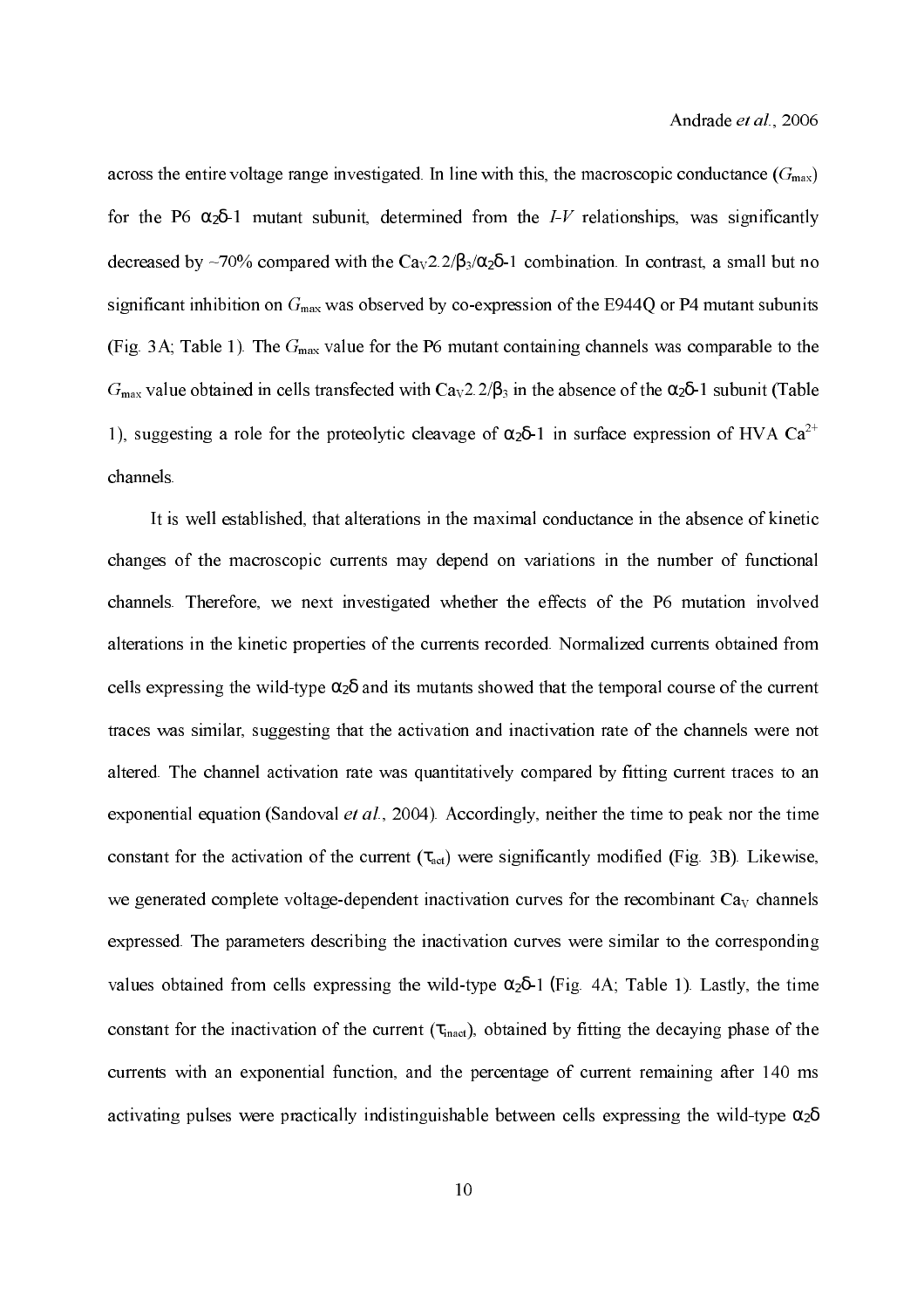and cells expressing the mutant subunits (Fig.  $4B$ ; Table 1). Although a decrease in channel open probability cannot be ruled out, our data suggest that the proteolytic cleavage site may be required for cell surface expression.

 An interesting finding was that the average current amplitude in the presence of the P6 mutant was comparable to the magnitude of the currents in the absence of the  $\alpha_2\delta$ -1 subunit (Fig. 2). However, the waveforms and the voltage dependence of the currents in the two conditions were different (Figs. 3 and 4). Currents in the absence of any  $\alpha_2\delta$  subunits activate and inactivate significantly slower (Figs. 3B and 4B). Likewise, the half-maximal voltage for current activation and inactivation was shifted  $>5$  mV to the hyperpolarizing direction (Figs. 3A and 4A, *right* panels; Table 1). Taken together, these data suggest that all mutant proteins, including P6 interact with the channel. However, only the P6 mutant is inefficient in trafficking to the cell membrane or is less stable once it reaches the membrane. In keeping with this view, the functional properties of the channels were practically unaltered (Figs. 3 and 4), and only major alterations were observed in the maximal conductance which depends on the number of functional channels in the plasma membrane. Thus conceivably, alterations in the number of  $Ca<sub>V</sub>$  channels at the membrane might be accounting for the effects of the P6  $\alpha_2\delta$ -1 mutant, which might be particularly prone to structural alterations.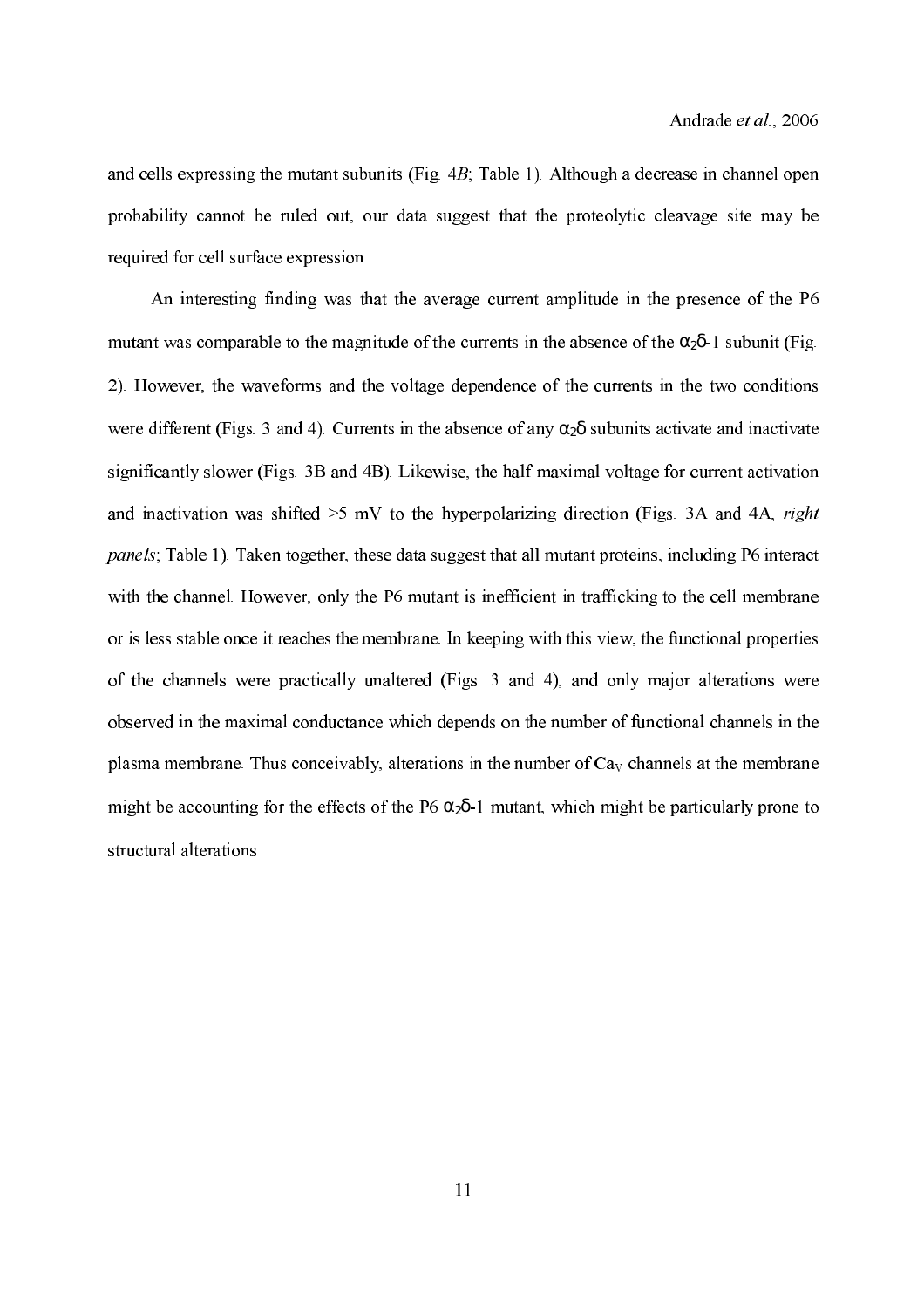#### Discussion

In the present report we found that the proteolytic site of the rat brain  $Ca_v\alpha_2\delta$ -1 subunit is localized between amino acid residues Arg-941 and Val-946. Likewise, we found also that a single amino acid substitution in the putative proteolytic site is not sufficient to prevent cleavage, and that replacement of the six residues (Arg-Leu-Leu-Glu-Ala-Val) is required to make the Ca $\alpha_0$  $\alpha_2$ δ-1 protein insensitive to proteolysis. Furthermore, mutation of the entire hexapeptide prevents the whole-cell current stimulation (normally observed after co-expression of the  $\alpha_2\delta$ -1) without affecting its kinetic properties, suggesting either changes in channel open probability or a regulation on the number of functional channels at the plasma membrane.

One observation of particular interest in our studies is that hampering normal proteolysis has no biophysical consequences on the  $\text{Ca}_{\text{V}}$  channels regulation by  $\alpha_2\delta$ -1b. Interestingly, recent studies have shown that though an important fraction of the  $\alpha_2\delta$ -2 subunit expressed heterologously may not be proteolytically processed into  $\alpha_2$ -2 and  $\delta$ -2, it might show full functionality and being expressed on the cell membrane (Douglas et al., 2006). Consequently, it has been suggested that cleavage into  $\alpha_2$ -2 and  $\delta$ -2 subunits may not be essential for functional enhancement of macroscopic  $Ca^{2+}$  currents. However, it has been also found that native  $\alpha_2$ -2 is fully cleaved in the mouse cerebellum (Douglas et al., 2006), and the possibility exists that the fraction of  $\alpha_2\delta$ -2 that is proteolytically cleaved into  $\alpha_2$ -2 and  $\delta$ -2 in the heterologous system is the active form of the protein. Therefore, it remains an open question for future research whether the  $\alpha_2\delta$  auxiliary subunits are functional in their proteolytically cleaved and non-cleaved forms.

Likewise, previous studies have shown that the  $Ca<sub>v</sub>α<sub>2</sub>δ$  subunits increase the whole-cell conductance in different expression systems (Felix, 1999; Arikkath and Campbell, 2003; Klugbauer *et al.*, 2003). Relevant to this, it has been shown that  $\alpha_2\delta$ -2 have only a small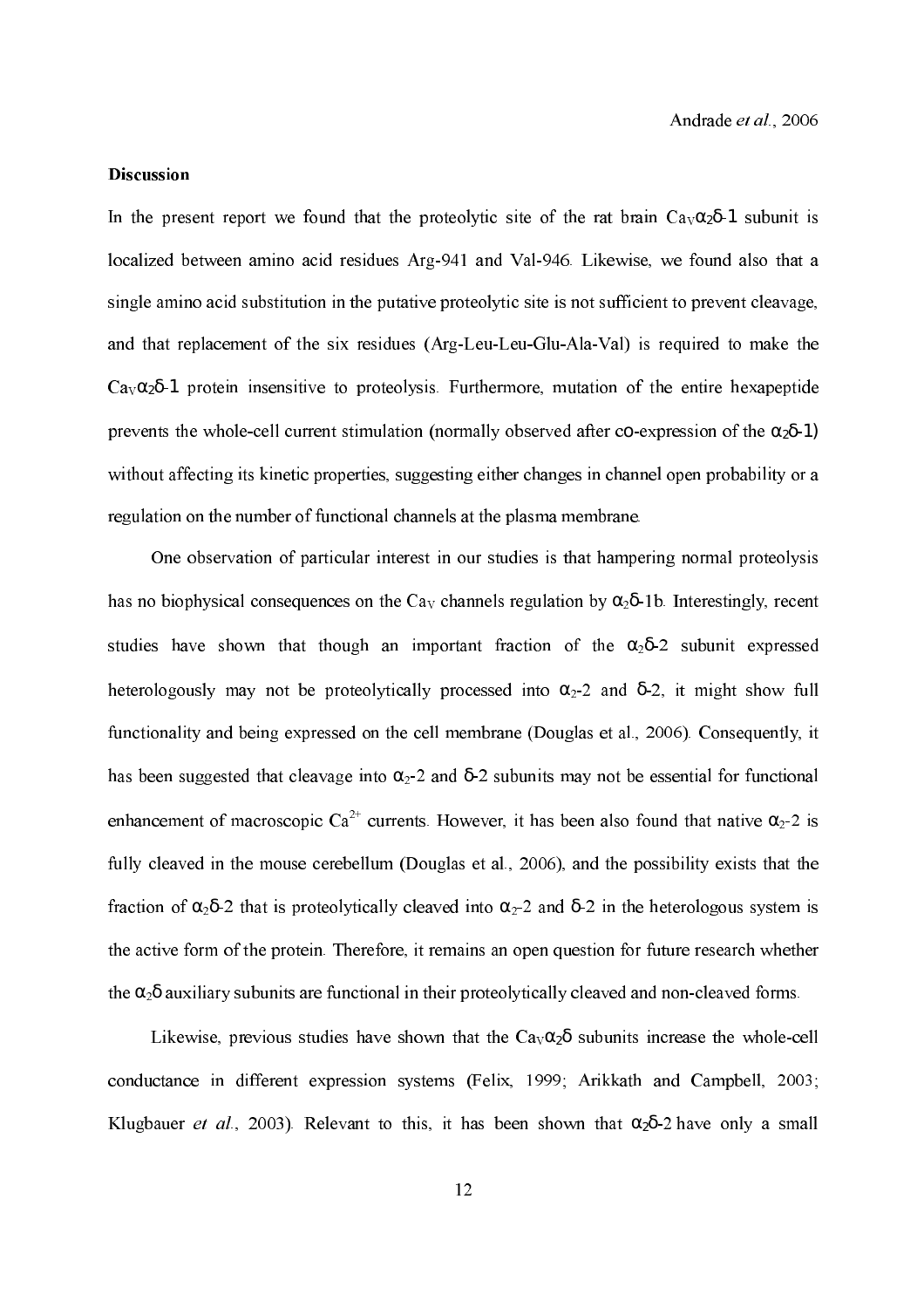influence on the properties of the channels at the single level (Barclay et al., 2001; Brodbeck et al., 2002). Taken together, these data imply that the  $\alpha_2\delta$  subunit is possibly acting on the lifetime of the channel complex at the cell surface, either by enhancing trafficking to the plasma membrane or by reducing turnover of channels (Douglas et al., 2006). In agreement with this view, it has been reported that the  $\alpha_2\delta$  subunits increase the amount of  $Ca<sub>V</sub>1$  and  $Ca<sub>V</sub>2$  proteins in the cell membrane (Felix, 1999; Arikkath and Campbell, 2003; Klugbauer et al., 2003).

Although the precise mechanism by which the  $\alpha_2\delta$  subunit controls  $Ca^{2+}$  channel turnover is presently unclear, Bernstein and Jones (2006) have recently suggested a model where  $\alpha_2\delta$ serves to maintain  $Ca<sub>V</sub>2.2$  channel levels at the cell surface by limiting their entry into a degradative pathway. According to this model, any free (possibly less physiologically desirable)  $Ca<sub>v</sub>2.2/β$  complexes at the cell surface, are more rapidly removed and diverted to a nondegradable pool, perhaps for further attempts at complexation with  $\alpha_2\delta$  subunits (Bernstein and Jones, 2006). Therefore, investigating to what extent proteolytic processing alterations of  $\alpha_2\delta$ interfere with  $Ca<sub>v</sub>$  channel subunit proper folding and trafficking is an interesting topic for future studies.

#### Aknowledgments

This work was supported by grants from Conacyt and The Miguel Alemán Foundation to RF. Doctoral (A.A., A.S.) and postdoctoral (N.O.) fellowships from Conacyt are gratefully acknowledged. We are in debt with Dr. K.P. Campbell (University of Iowa) for his generous gift of the cDNA clones and antibodies. We thank G. Aguilar for assistance with DNA sequencing as well as T. Avila, M. Urban and L. Escobedo for expert technical assistance. We would like to thank also the two anonymous reviewers for constructive criticism.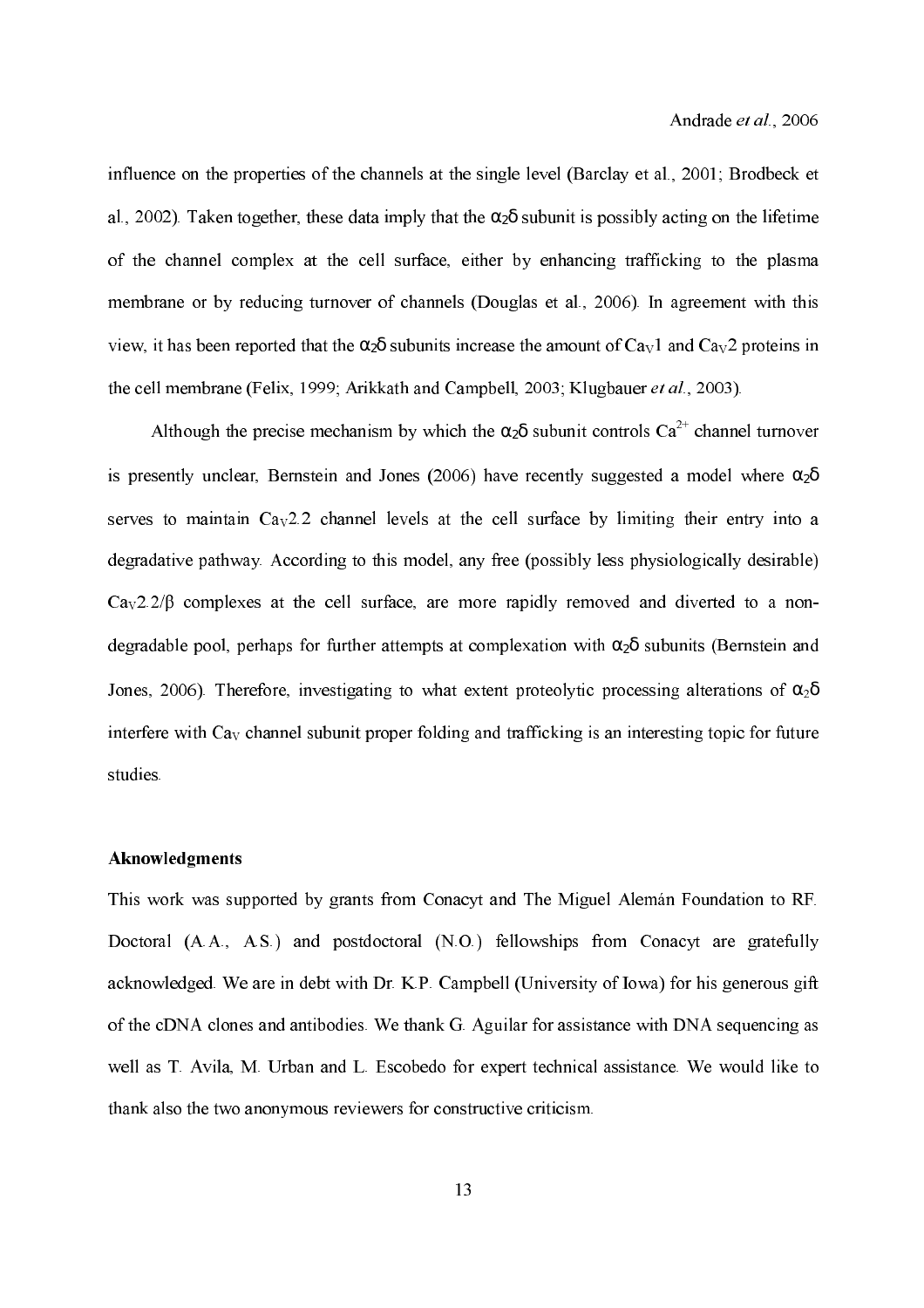#### References

- 1. Arikkath J, Campbell KP. Auxiliary subunits: essential components of the voltage-gated calcium channel complex. Curr Opin Neurobiol 2003;13:298-307.
- 2.Avila G, Sandoval A, Felix R. (2004) Intramembrane charge movement associated with endogenous  $K^+$  channel activity in HEK-293 cells. Cell Mol Neurobiol 24, 317-330.
- 3. Bangalore R, Mehrke G, Gingrich K, Hofmann F, Kass RS. (1996) Influence of L-type Ca channel  $\alpha_2\delta$  subunit on ionic and gating current in transiently transfected HEK 293 cells. Am J Physiol 270, H1521-H528.
- 4.Barclay J, Balaguero N, Mione M, Ackerman SL, Letts VA, Brodbeck J, Canti C, Meir A, Page KM, Kusumi K, PerezReyes E, Lander ES, Frankel WN, Gardiner RM, Dolphin AC, Rees M. (2001) Ducky mouse phenotype of epilepsy and ataxia is associated with mutations in the Cacna2d2 gene and decreased calcium channel current in cerebellar Purkinje cells. J Neurosci 21, 6095-6104.
- 5. Bernstein GM, Jones OT. (2006) Kinetics of internalization and degradation of N-type voltage-gated calcium channels: Role of the  $\alpha$ 2/δ subunit. Cell Calcium (in press).
- 6. Brodbeck J, Davies A, Courtney J-M, Meir A, Balaguero N, Canti C, Moss FJ, Page KM, Pratt WS, Hunt SP, Barclay J, Rees M, Dolphin AC (2002) The ducky mutation in Cacna2d2 results in altered Purkinje cell morphology and is associated with the expression of a truncated  $\alpha_2\delta$ -2 protein with abnormal function. J Biol Chem 277, 7684-7693.
- 7. Canti C, Nieto-Rostro M, Foucault I, Heblich F, Wratten J, Richards MW, Hendrich J, Douglas L, Page KM, Davies A, Dolphin AC. The metal-ion-dependent adhesion site in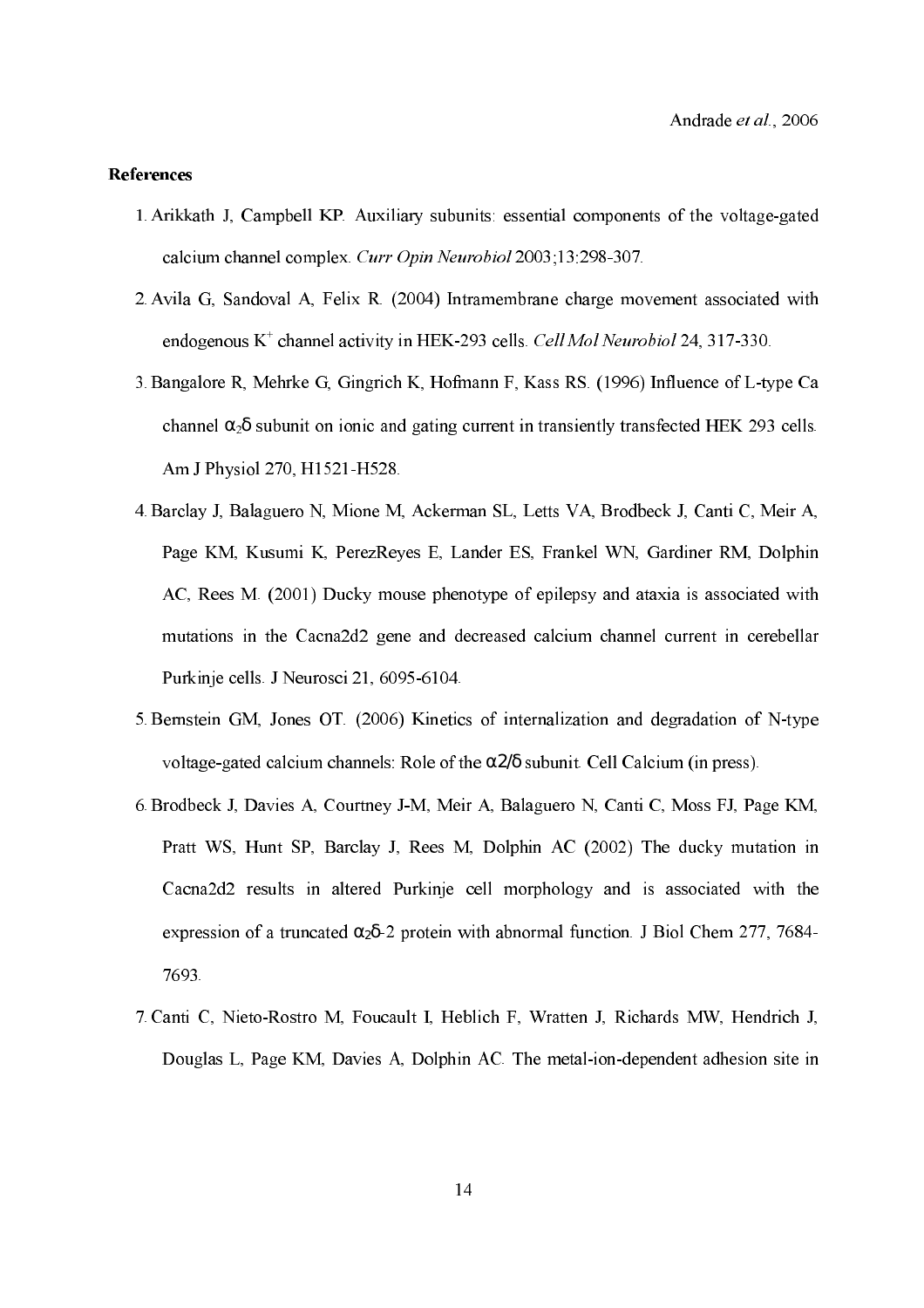the Von Willebrand factor-A domain of  $\alpha_2\delta$  subunits is key to trafficking voltage-gated  $Ca^{2+}$  channels. Proc Natl Acad Sci USA. 2005; 102, 11230-11235.

- 8. Castellano A., Wei X., Birnbaumer L., Perez-Reyes E. Cloning and expression of a neuronal calcium channel β subunit. J. Biol. Chem. 1993; 268, 3450-3455.
- 9. Catterall WA, Perez-Reyes E, Snutch TP, Striessnig J. International Union of Pharmacology. XLVIII. Nomenclature and structure-function relationships of voltagegated calcium channels. *Pharmacol Rev* 2005; 57:411-425.
- 10. De Jongh KS, Warner C, Catterall WA. (1990) Subunits of purified calcium channels.  $α_2$ and  $\delta$  are encoded by the same gene. *J Biol Chem* 265, 14738-14741.
- 11. Douglas L, Davies A, Wratten J, Dolphin AC. (2006) Do voltage-gated calcium channel  $\alpha_2$ δ subunits require proteolytic processing into  $\alpha_2$  and  $\delta$  to be functional? Biochem Soc Trans 34(Pt 5), 894-898.
- 12.Ellis SB, Williams ME, Ways NR, Brenner R, Sharp AH, Leung AT, Campbell KP, McKenna E, Koch WJ, Hui A, Schwartz A, Harpold MM. (1988) Sequence and expression of mRNAs encoding the  $\alpha_1$  and  $\alpha_2$  subunits of a DHP-sensitive calcium channel. Science 241, 1661-1664.
- 13.Felix R, Gurnett CA, De Waard M, Campbell KP. (1997) Dissection of functional domains of the voltage-dependent Ca<sup>2+</sup> channel  $\alpha_2\delta$  subunit. *J Neurosci* 17, 6884-6891.
- 14. Felix R. (1999) Voltage-dependent Ca<sup>2+</sup> channel  $\alpha_2\delta$  auxiliary subunit: structure, function and regulation. Receptors Channels 6, 351-362.
- 15. Felix R. (2005) Molecular regulation of voltage-gated  $Ca^{2+}$  channels. *J Recept Signal Transduct Res* 25:57-71.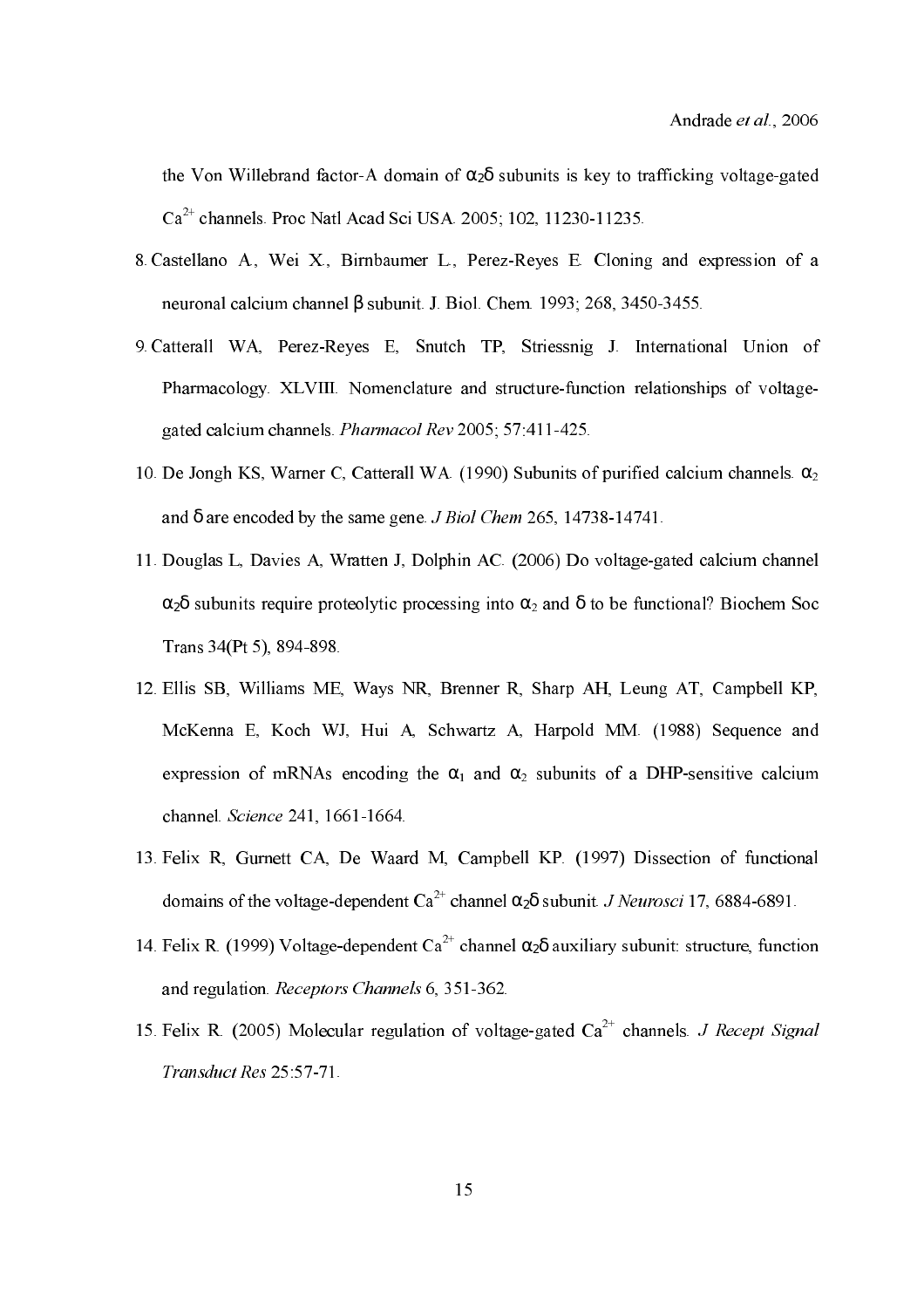- 16.Fujita Y., Mynlieff M., Dirksen R.T., Kim M.S., Niidome T., Nakai J., Friedrich T., Iwabe N., Miyata T., Furuichi T., Furutama D., Mikoshiba K., Mori Y., Beam K.G. Primary structure and functional expression of the  $\omega$ -conotoxin-sensitive N-type calcium channel from rabbit brain. Neuron. 10 (1993) 585-598.
- 17.Gurnett CA, De Waard M, Campbell KP. (1996) Dual function of the voltagedependent  $Ca^{2+}$  channel  $\alpha_2\delta$  subunit in current stimulation and subunit interaction. Neuron 16, 431-440.
- 18.Gurnett CA, Felix R, Campbell KP. (1997) Extracellular interaction of the voltage dependent Ca<sup>2+</sup> channel  $\alpha_2\delta$  and  $\alpha_1$  subunits. *J Biol Chem* 272, 18508-18512.
- 19. Hamill OP, Marty A, Neher E, Sakmann B, Sigworth FJ (1981) Improved patch-clamp techniques for high resolution current recording from cells and cell-free membrane patches. Pflügers Archiv 391, 85-100.
- 20.Hobom M, Dai S, Marais E, Lacinova L, Hofmann F, Klugbauer N. (2000) Neuronal distribution and functional characterization of the calcium channel  $\alpha_2\delta$ -2 subunit. Eur J Neurosci 12, 1217-1226.
- 21.Jay SD, Sharp AH, Kahl SD, Vedvick TS, Harpold MM, Campbell KP. (1991) Structural characterization of the dihydropyridine-sensitive calcium channel  $\alpha_2$ -subunit and the associated  $\delta$  peptides. *J Biol Chem* 266, 3287-3293.
- 22.Jones LP, Wei SK, Yue DT. (1998) Mechanism of auxiliary subunit modulation of neuronal  $\alpha_{1E}$  calcium channels. J Gen Physiol 112, 125-143.
- 23.Kim H.L., Kim H., Lee P., King R.G., Chin H. Rat brain expresses an alternatively spliced form of the dihydropyridine-sensitive L-type calcium channel  $\alpha_2$  subunit. *Proc* 251*-3255 Natl Acad Sci* 89 (1992) 3251-3255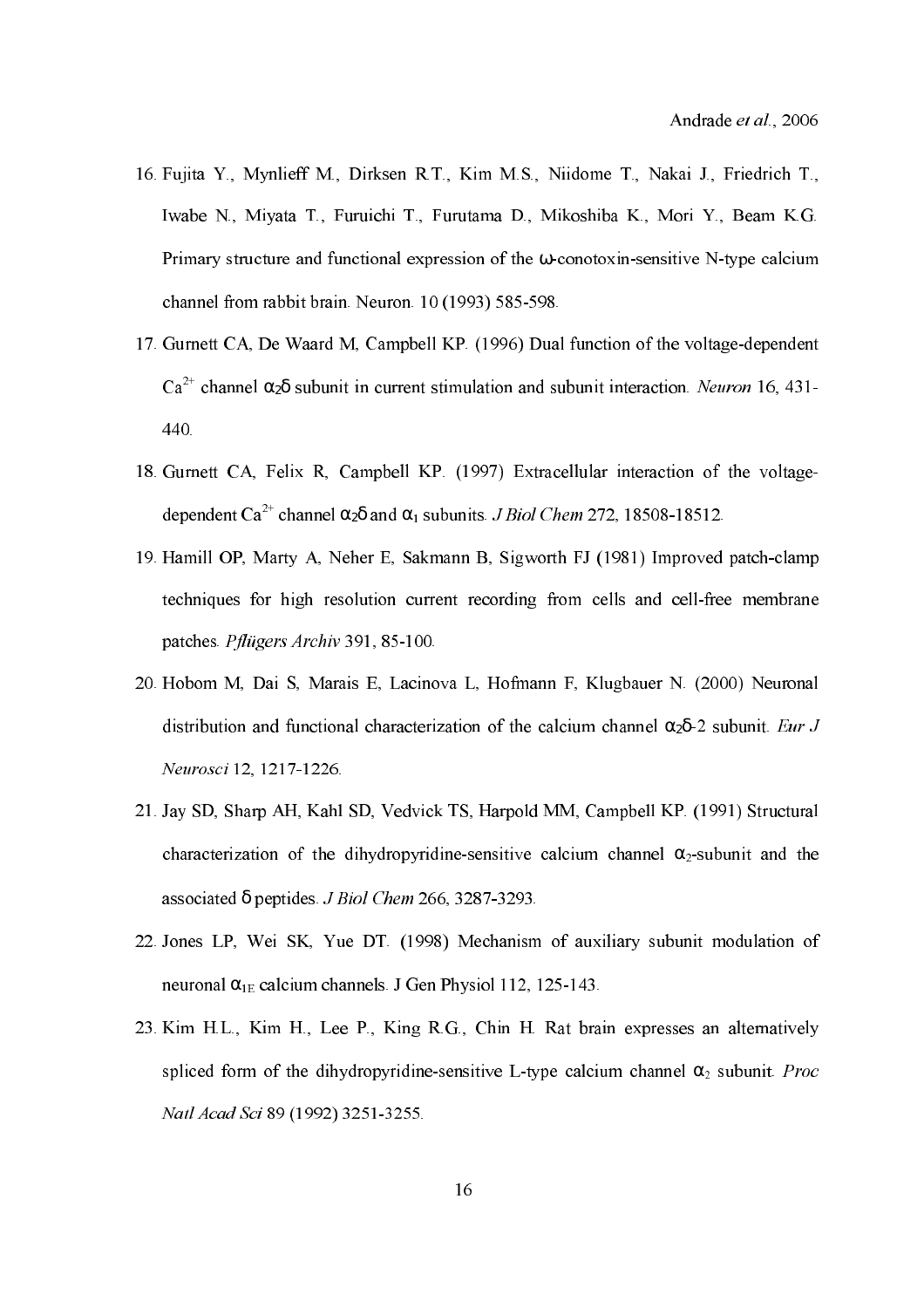- 24.Klugbauer N, Lacinova L, Marais E, Hobom M, Hofmann F. (1999) Molecular diversity of the calcium channel  $\alpha_2\delta$  subunit. J Neurosci 19, 684-691.
- 25. Klugbauer N, Marais E, Hofmann F. (2003) Calcium channel  $\alpha_2\delta$  subunits: differential expression, function, and drug binding  $J$  Bioenerg Biomembr 35, 639-647.
- 26. Lacinova L. Voltage-dependent calcium channels. Gen Physiol Biophys 2005;24 Suppl 1:178.
- 27. Obermair GJ, Kugler G, Baumgartner S, Tuluc P, Grabner M, Flucher BE. The  $Ca^{2+}$ channel  $\alpha_2\delta$ -1 subunit determines  $Ca^{2+}$  current kinetics in skeletal muscle but not targeting of  $\alpha_{1s}$  or excitation-contraction coupling. J Biol Chem. 2005;280, 2229-2237.
- 28. Qin N, Olcese R, Stefani E, Birnbaumer L. (1998) Modulation of human neuronal  $\alpha$ 1Etype calcium channel by  $\alpha_2\delta$ -subunit. Am J Physiol 274, C1324-C1331.
- 29.Qin N, Yagel S, Momplaisir ML, Codd EE, D'Andrea MR. (2002) Molecular cloning and characterization of the human voltage-gated calcium channel  $\alpha_2\delta$ -4 subunit. Mol Pharmacol 62, 485-496.
- 30.Sandoval A, Oviedo N, Andrade A, Felix R. (2004) Glycosylation of asparagines 136 and 184 is necessary for the  $\alpha_2\delta$  subunit-mediated regulation of voltage-gated Ca<sup>2+</sup> channels. FEBS Lett 576, 21-26.
- 31. Shirokov R, Ferreira G, Yi J, Rios E. (1998) Inactivation of gating currents of L-type calcium channels. Specific role of the  $\alpha_2\delta$  subunit. J Gen Physiol 111, 807-823.
- 32. Shistik E, Ivanina T, Pury T, Hosey M, Dascal N. (1995)  $Ca^{2+}$  current enhancement by  $\alpha_2/\delta$  and  $\beta$  subunits in *Xenopus* oocytes: contributions of changes in channel gating and  $\alpha_1$  protein level. J. Physiol. 489:55-62.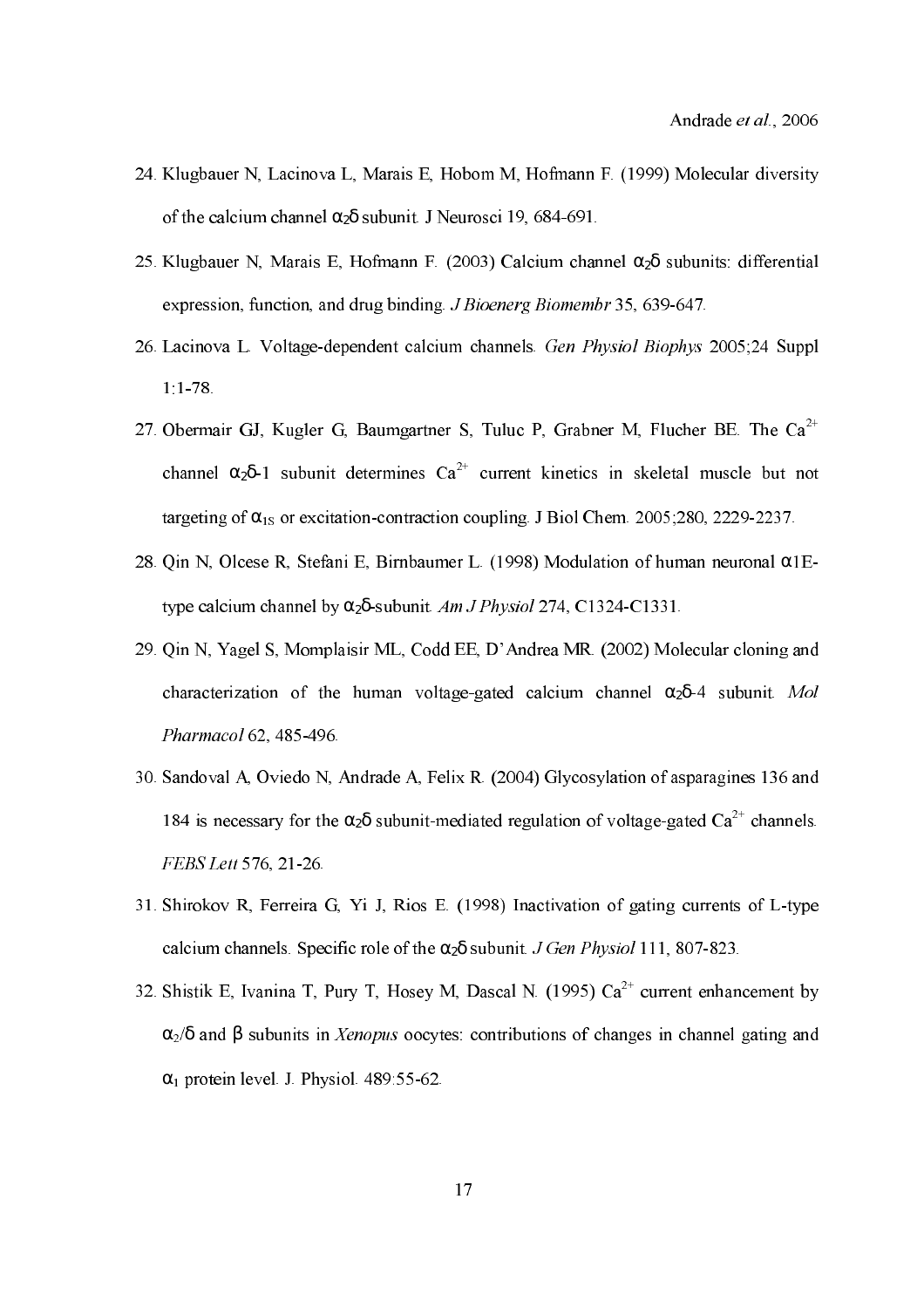- 33.Singer D, Biel M, Lotan I, Flockerzi V, Hofmann F, Dascal N. (1991) The roles of the subunits in the function of the calcium channel. Science 253, 1553-1557.
- 34.Welling A, Bosse E, Cavalie A, Bottlender R, Ludwig A, Nastainczyk W, Flockerzi V, Hofmann F. (1993) Stable co-expression of calcium channel  $\alpha_1$ , β and  $\alpha_2$ /δ subunits in a somatic cell line. *J Physiol* 471, 749-765.
- 35.Yasuda T, Chen L, Barr W, McRory JE, Lewis RJ, Adams DJ, Zamponi GW. (2004) Auxiliary subunit regulation of high-voltage activated calcium channels expressed in mammalian cells. Eur J Neurosci. 20, 1-13.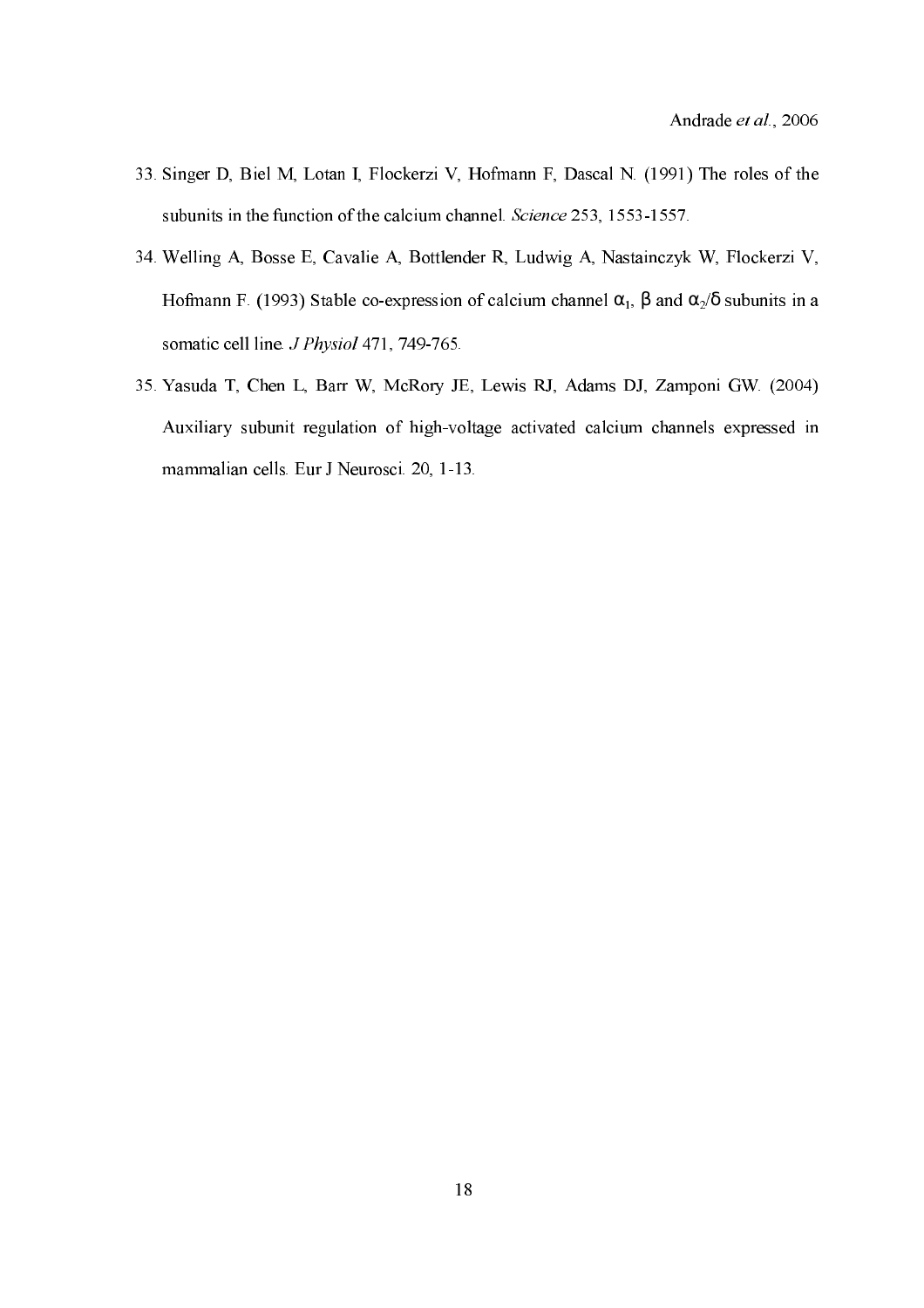**FIGURE 1** 





 $\mathbf C$ 

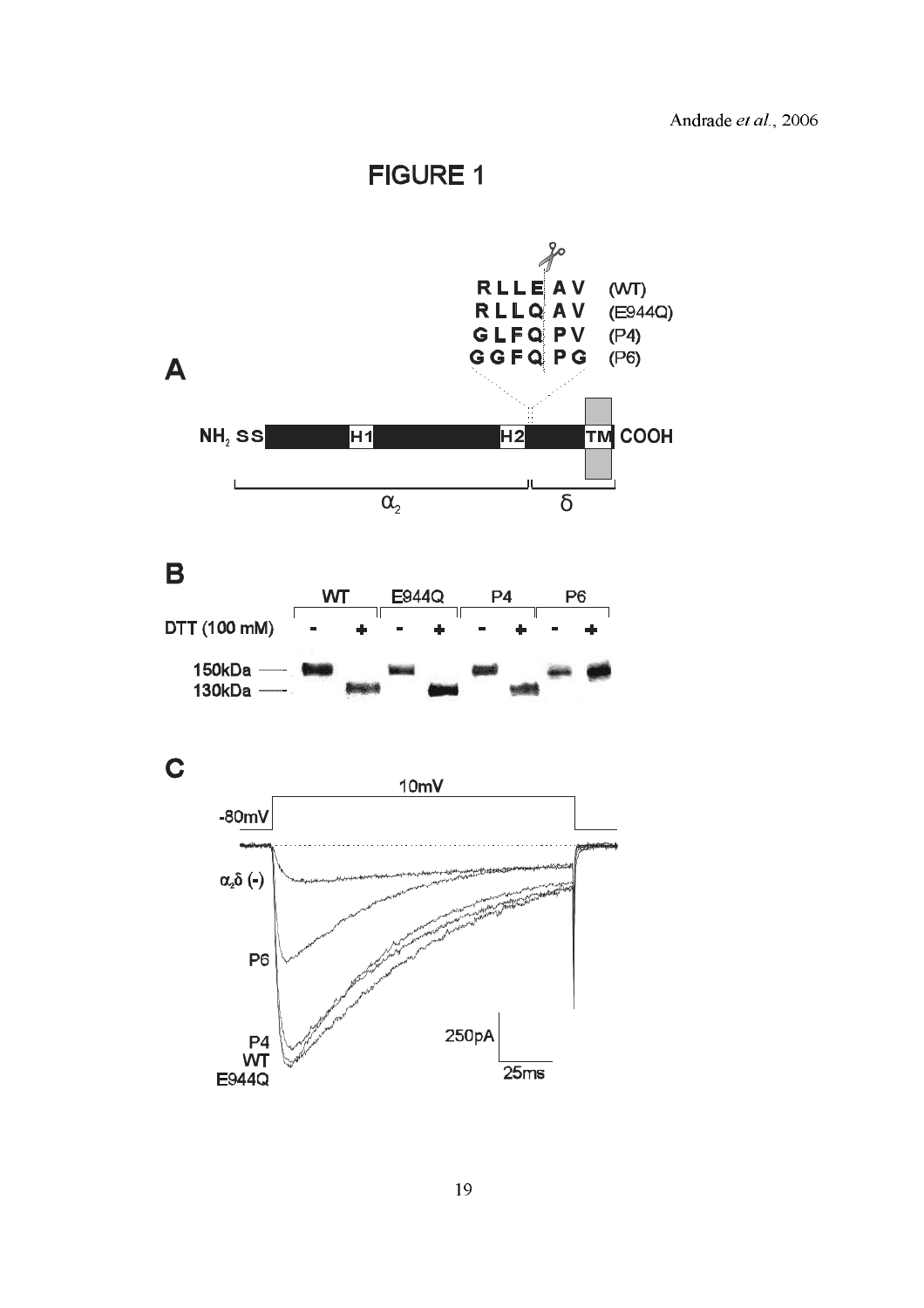Andrade et al., 2006

**FIGURE 2** 





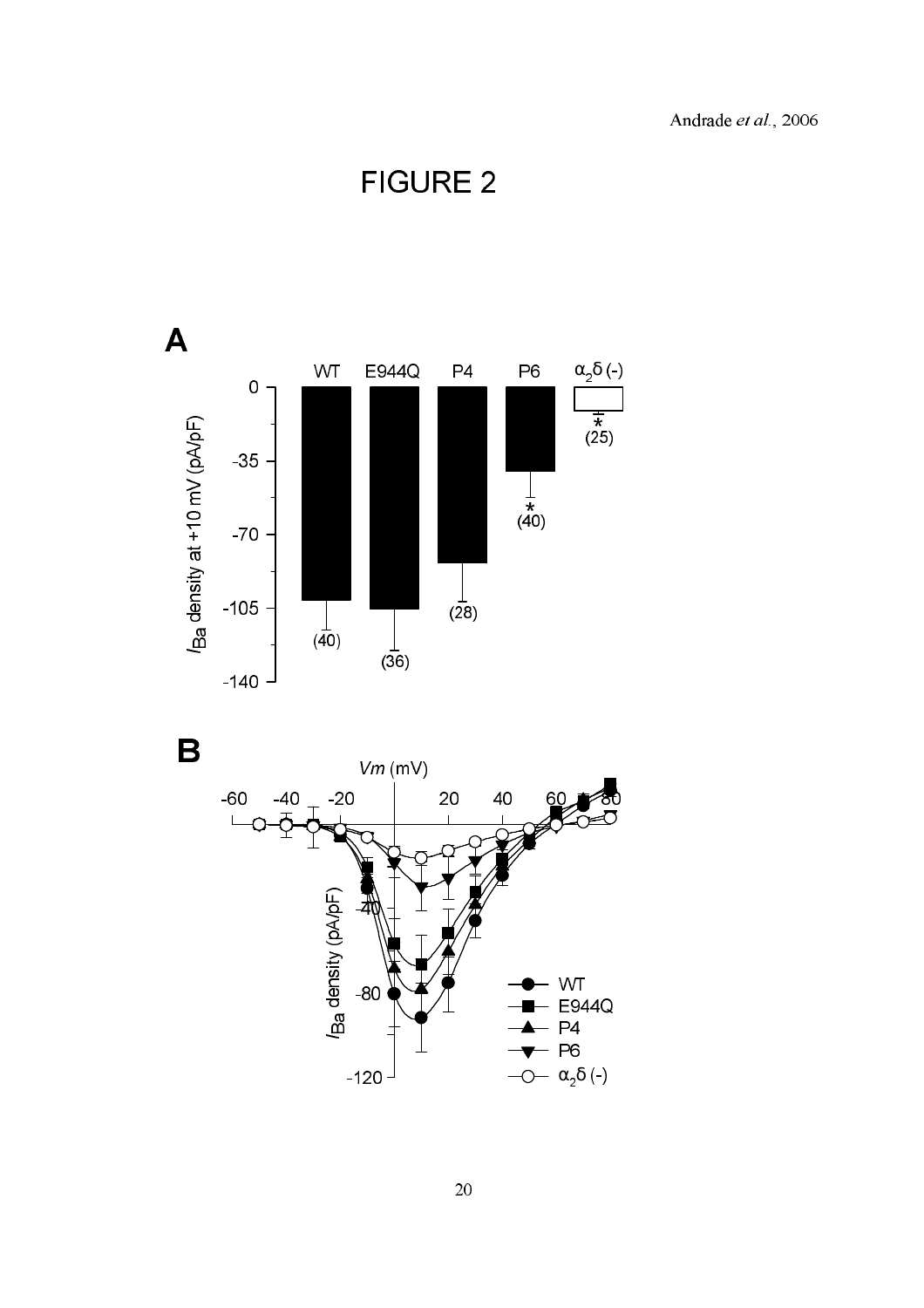**FIGURE 3** 

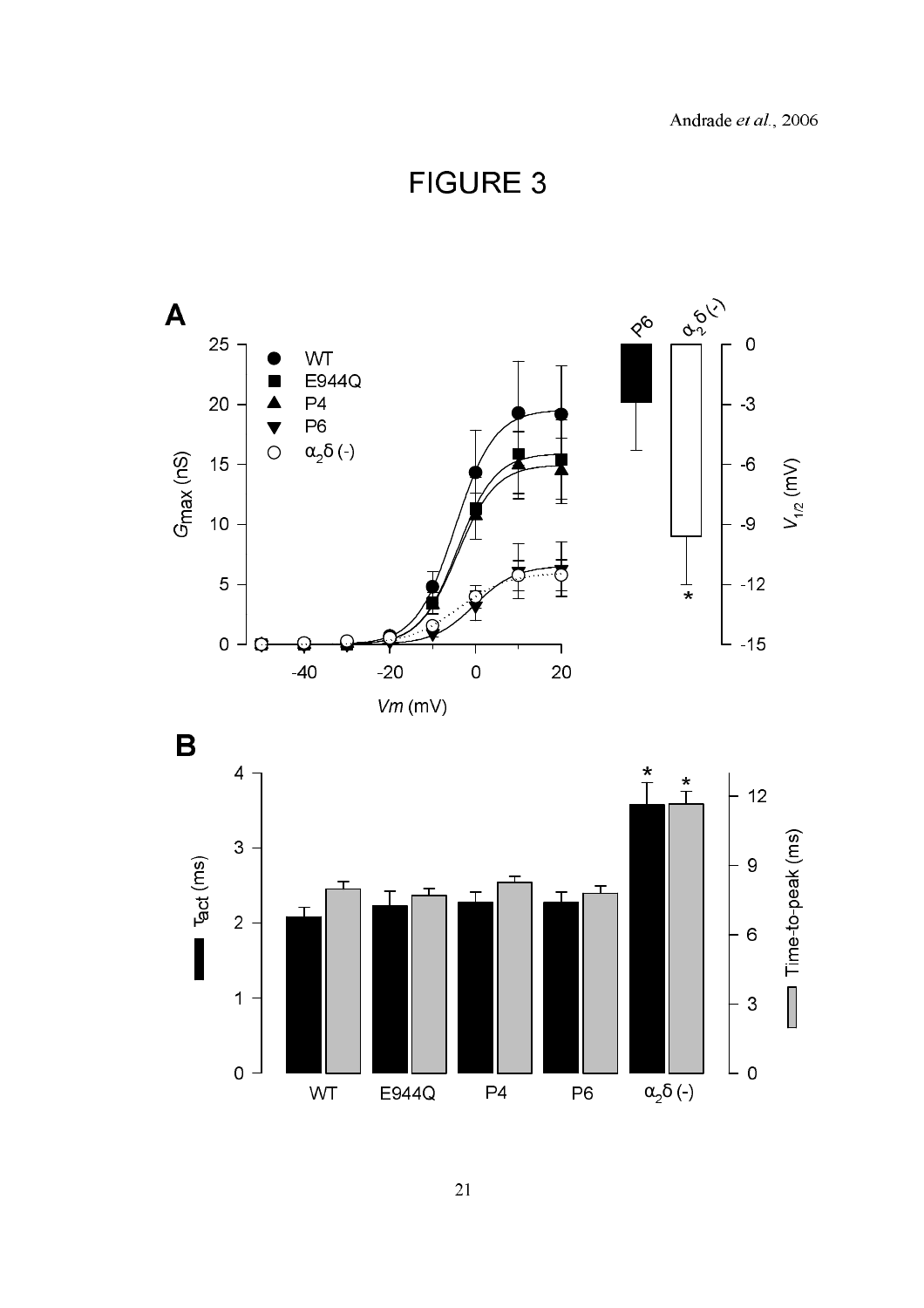**FIGURE 4** 



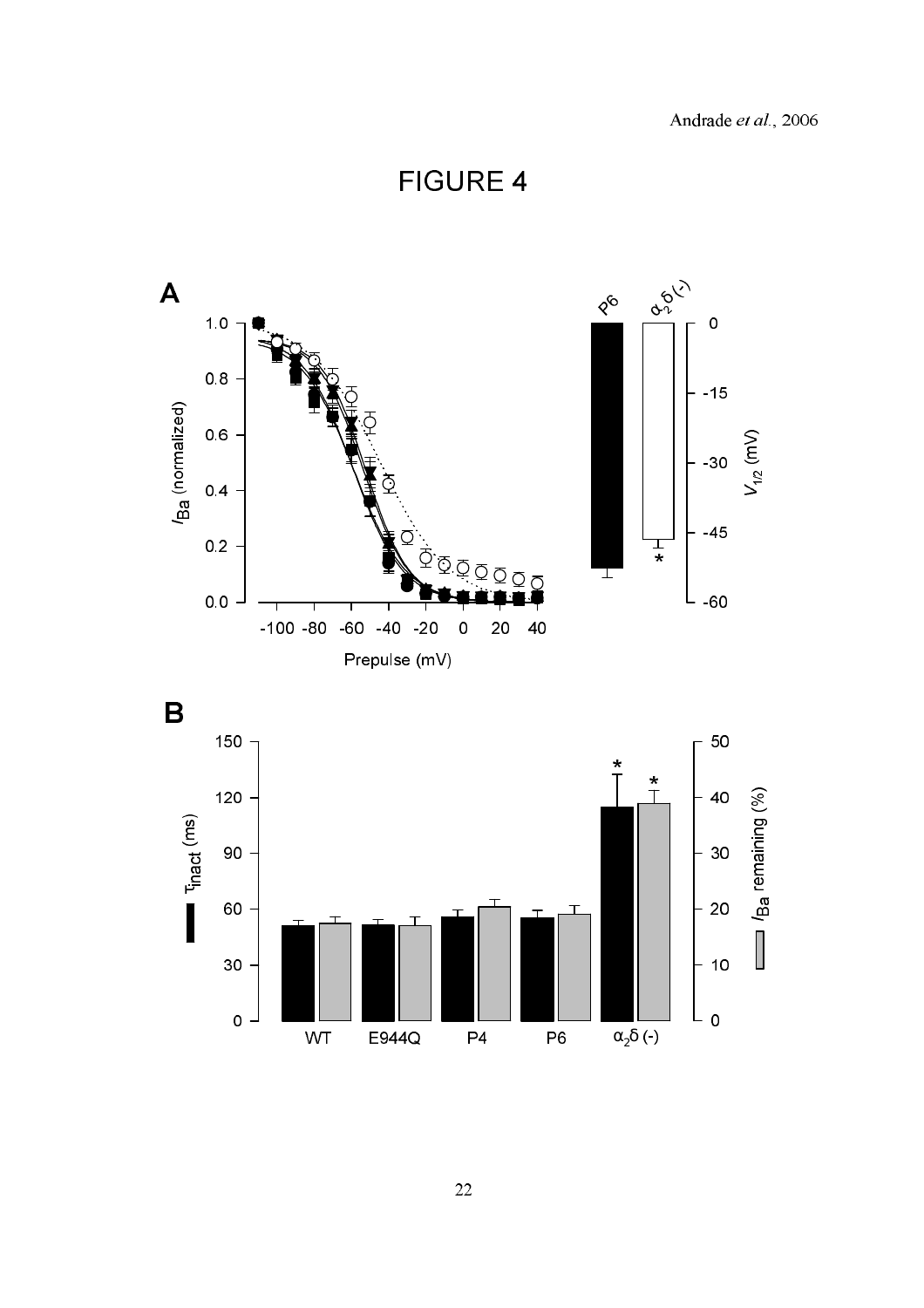|                                                        | Wild-type        | E944Q          | P4              | P <sub>6</sub> | $\alpha_2\delta$ -1 (-) |
|--------------------------------------------------------|------------------|----------------|-----------------|----------------|-------------------------|
| Potential for half-<br>activation(mV)                  | $-4.5.3 \pm 1.8$ | $-4.0 \pm 0.9$ | $-47\pm18$      | $-3.0\pm2.4$   | $-9.6 \pm 2.4$          |
| Maximal conductance at<br>$+10$ mV (nS)                | $19.3 \pm 4.3$   | $15.9 \pm 3.3$ | $14.9 \pm 2.8$  | $6.1 \pm 2.3$  | $5.7 \pm 1.3$           |
| Potential for half steady-<br>state inactivation (mV)  | $-60.2\pm3.6$    | $-59.7+4.9$    | $-56.8 \pm 3.0$ | $-523\pm22$    | $-44.6 \pm 2.1$         |
| Rate of inactivation at $+10$<br>$mV$ ( $\mu s^{-1}$ ) | $20.4 \pm 1.2$   | $20.1 \pm 1.0$ | $18.9 \pm 1.1$  | $19.6 \pm 1.4$ | $12.3 \pm 1.1$          |

Table 1. Differential effects of the wild-type  $\alpha_2\delta$  subunit and its proteolysis mutants on the biophysical properties of the  $Ca<sub>v</sub>2.2/B<sub>3</sub>$  currents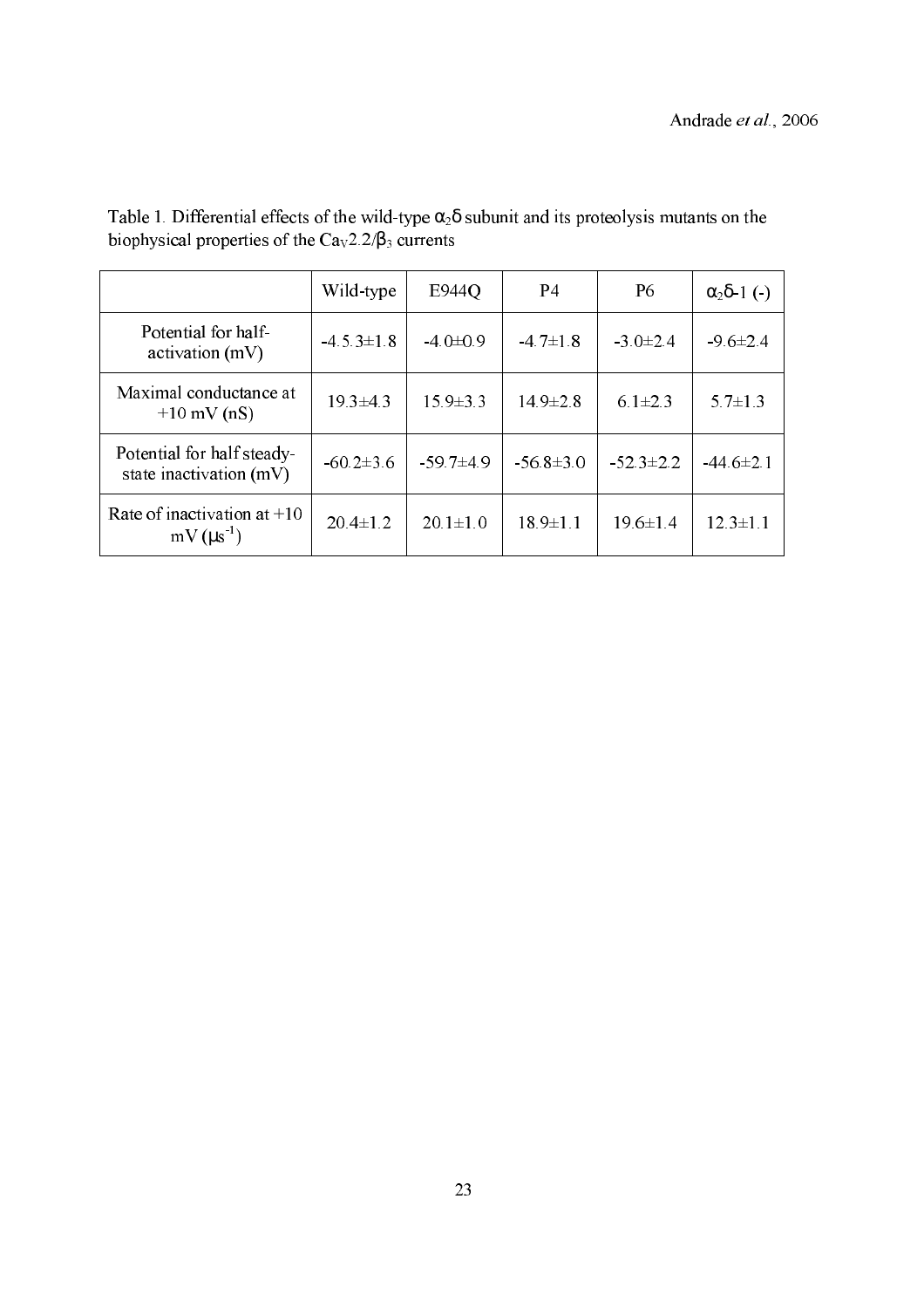### **Figure legends**

Figure 1. Expression of the  $\alpha_2\delta$  subunit proteolytic site mutants in HEK-293 cells. A) Schematic representation of the  $Ca_V\alpha_2\delta$  auxiliary subunit. The location of the two hydrophobic domains (H1 and H2), and the signal sequence (S) are given. The amino acid residues in the putative proteolytic site of the wild-type  $\alpha_2\delta$ -1 and its mutant versions are aligned and shown above the diagram. B) Western blot analysis of membranes from HEK-293 cells expressing the wild-type, and the mutant versions of the  $\alpha_2\delta$  subunit (E944Q, P4 and P6). Membranes were prepared as described under Material and Methods. Only the sextuple mutation (P6) is insensitive to proteolysis (do not change its electrophoretic pattern after dithiothreitol -DDT- treatment). C) Representative Ba<sup>2+</sup> currents through recombinant  $\text{Ca}_{\text{V}}2.2/\beta_3$  channels obtained in HEK-293 cells co-expressing the wild-type  $\alpha_2\delta$ -1 and its proteolysis mutants. Currents were elicited in response to 140 ms test pulses to  $+10$  mV delivered from a holding potential of -80 mV.

Figure 2. Functional effects of heterologous expression of the wild-type  $\alpha_2\delta$  subunit and its proteolytic site mutants. A) Average  $\pm$  SEM  $I_{Ba}$  density in HEK-293 cells expressing the wildtype  $\alpha_2\delta$ -1 and its mutant variants (filled bars).  $I_{Ba}$  density was calculated from  $I_{Ba}$  amplitude at a test pulse of +10 mV normalized to cell membrane capacitance. The open bar shows the average current amplitude in the absence of the  $\alpha_2\delta$  subunit. The number of recorded cells is indicated in parentheses, and the asterisks denote significant differences ( $P<0.05$ ). B) Average  $\pm$  SEM I-V relationships for  $I_{Ba}$  recorded from HEK-293 cells expressing the wild-type  $\alpha_2\delta$ -1 and its mutant variants (E944Q, P4 and P6).  $I_{Ba}$  density was calculated at a series of test pulses applied from a holding potential of -80 mV in 10 mV steps between -50 and +80 mV ( $n = 6-8$ ). Open circles represent the average current density in the absence of the  $\alpha_2\delta$  subunit.